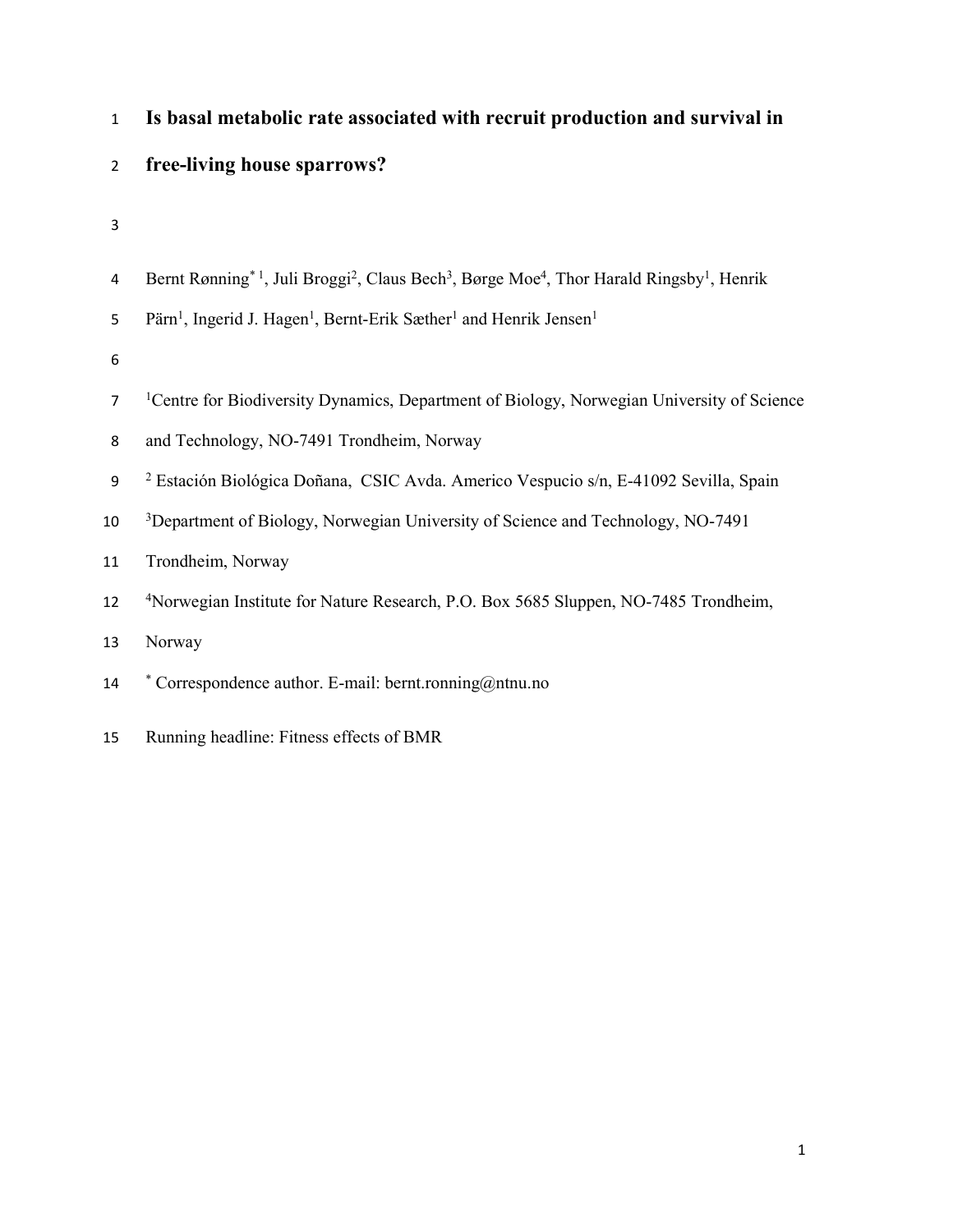#### Summary

1. Life history theory predicts that available energy is limited and needs to be allocated among different processes such as growth, reproduction and self-maintenance. Basal metabolic rate (BMR), a common measure of an animal's maintenance cost, is therefore believed to be a trait of ecological and evolutionary significance. However, although BMR is often assumed to be correlated with fitness, its association with individual variation in fitness in free-living populations is virtually unknown. 23 2. We examined the relationship between BMR in late winter prior to the breeding season and recruit production (number of offspring recorded the subsequent year), as well as adult 25 survival, in two populations of house sparrow (*Passer domesticus*) on the islands Leka and Vega in northern Norway. 3. Number of recruits tended to be negatively related to BMR. However, analysing the data for each sex within the two populations revealed that the negative effect of BMR on recruit production was significant only for females on one of the islands. 4. Survival probability was associated with BMR, but the relationship differed both between sexes and populations. In the Leka population, we found evidence for stabilizing selection in the females and disruptive selection in the males. In contrast, there was no effect of BMR on survival in the Vega population. 5. Body mass influenced adult survival, but not recruit production. Furthermore, the relationship between BMR and fitness in females remained significant after controlling for body mass. Thus, the selection on BMR in females was not driven by a BMR-body mass

correlation.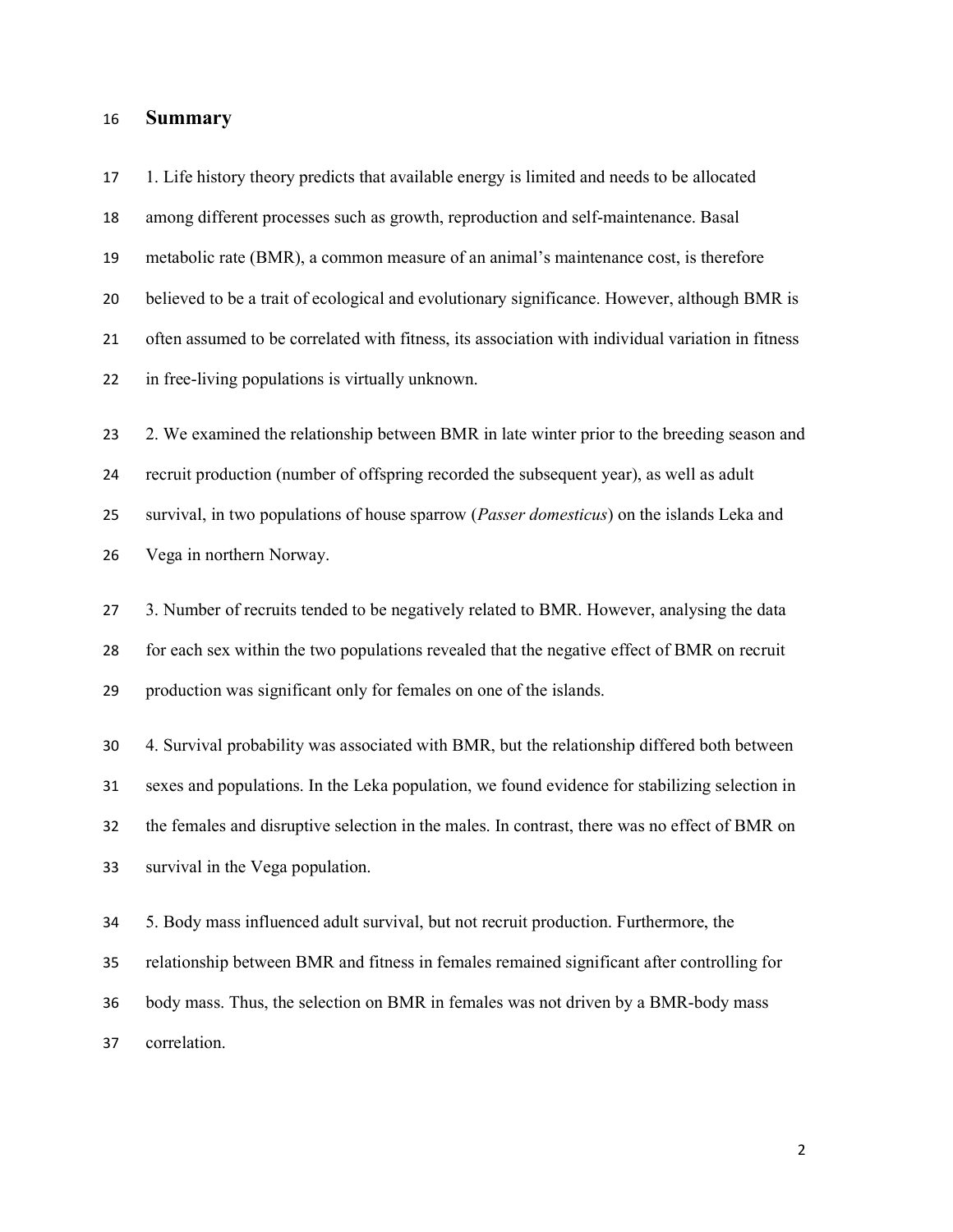6. Basal metabolic rate was significantly related to fitness in both populations. However, the results in the present study show spatial variation as well as sex specific differences in the influence of BMR on fitness in house sparrows.

#### Introduction

Basal metabolic rate (BMR) is the lowest level of metabolic output of an endothermic organism in a normothermic state and represents an animal's maintenance cost (McNab 2002). This maintenance cost constitutes between 25 and 40 % of birds total energy expenditure in the field (Bryant 1997) and is therefore believed to be of ecological relevance. Basal metabolic rate shows great variation both between and within species, and the sources of variation have been extensively studied (Burton et al. 2011; Konarzewski & Książek 2013; White & Kearney 2013). Variation in BMR between species appears to be linked to basic life history characteristics. For example, tropical birds located at the slow end of the slow-fast continuum of life history variation (Sæther & Bakke 2000) are characterized by a low BMR compared to birds living in temperate environments belonging to the opposite end of the life-history continuum (Wiersma et al. 2007; Williams et al. 2010). At the intraspecific level common garden studies on passerine birds have shown differences in BMR between populations originating from different climates (e.g. Wikelski et al. 2003; Broggi et al. 2005; Maggini & Bairlein 2013), indicating an adaptive variation in BMR (Furness, 2003). Furthermore, avian (Rønning et al. 2007; Nilsson, Åkesson & Nilsson 2009; Tieleman et al. 2009; Bushuev, Kerimov & Ivankina 2011; Mathot et al. 2013) as well as mammalian (Konarzewski, Książek & Łapo 2005; Sadowska et al. 2005; Wone et al. 2009; Boratyński et al. 2013) studies provide growing evidence for significant additive genetic variance in this trait. These finding are further supported by the fact that BMR responds to artificial selection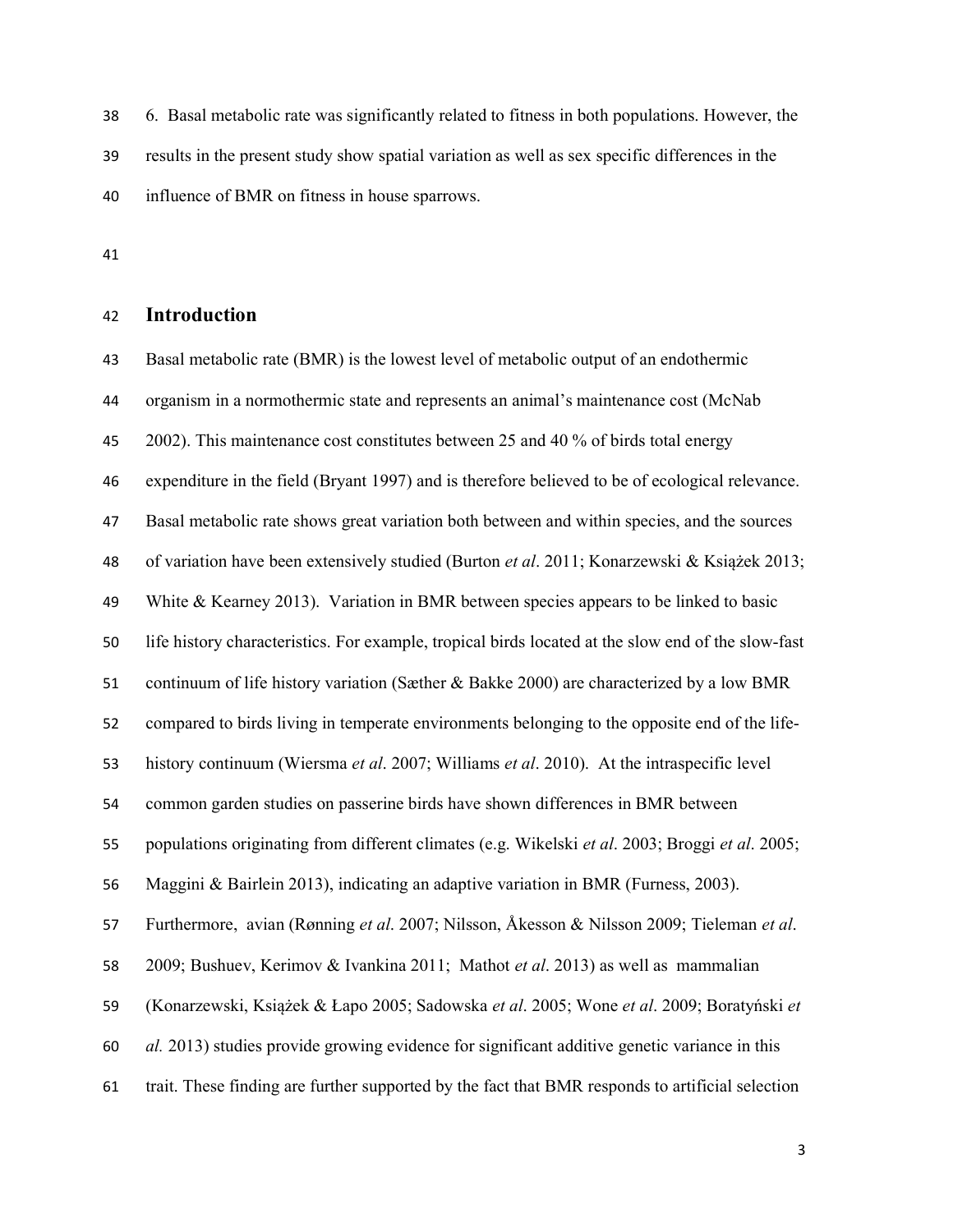(e.g. Książek, Konarzewski & Łapo 2004). However, in spite of being a trait that has been found to exhibit additive genetic variation and been shown to respond to selection, the link between BMR and fitness is still poorly understood.

The sign of the relationship between BMR and individual fitness, if any, is not obvious and arguments have been put forward for either a positive or a negative relationship. According to life history theory, available energy is limited and a fixed resource budget needs to be allocated between various biological processes such as growth, reproduction and self-maintenance (Gadgil & Bossert 1970; Roff 1992; Stearns 1992). Consequently, individuals with low BMR should perform better because their lower self-maintenance cost enables them to allocate more energy towards fitness-enhancing processes like growth and reproduction. Hence, a negative relationship between BMR and reproduction should exist ('compensation' hypothesis; Nilsson 2002). On the other hand, it has been argued that the ability to support a high level of activity requires morphology with a high maintenance cost, i.e. high BMR (e.g. Bennett & Ruben 1979; Hayes & Garland 1995). A high BMR is often associated with large 76 internal organs, including the alimentary tract (Lindström & Kvist 1995; Chappell, Bech & Buttemer 1999). Individuals with high BMR may therefore have the capacity to eat more food and convert it into usable energy at a higher rate. Basal metabolic rate has in turn been 79 found to correlate with total energy expenditure in free-living birds (Daan, Masman  $\&$ Groenewold 1990), but see Ricklefs, Konarzewski & Daan (1996). If BMR is functionally linked to working capacity, a positive relationship between BMR and reproduction should be expected ('increased intake' hypothesis; Nilsson 2002).

Although studies on the relationship between energy metabolism and fitness are few 84 (Burton *et al.* 2011), some evidence is now accumulating that BMR is related to differences 85 in reproductive success of birds. For instance, in male Leach's storm-petrels (Oceanodroma *leucorhoa*) individuals with low BMR during the incubation period produced more offspring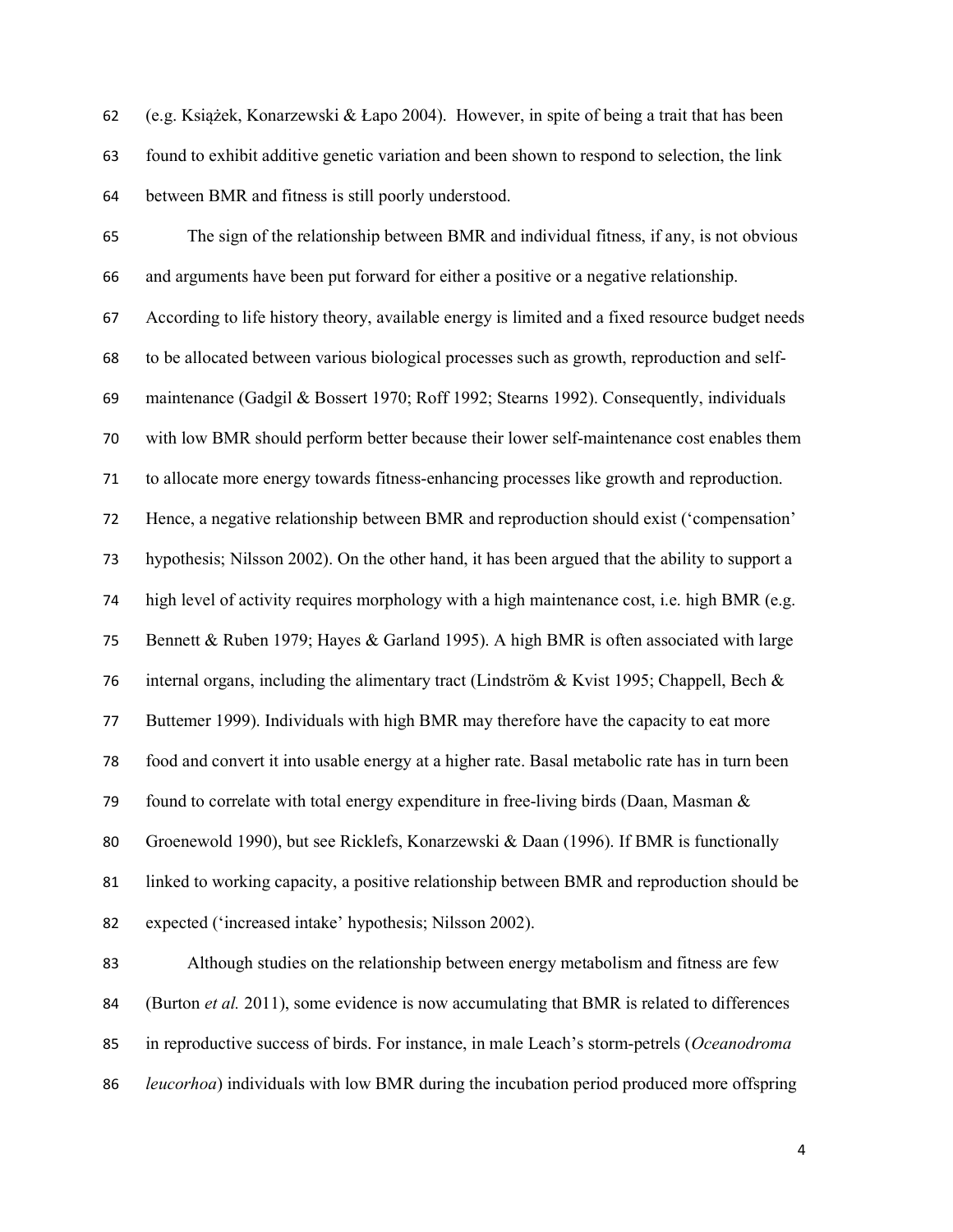| 87  | by starting breeding earlier in the season (Blackmer et al. 2005). Conversely, Chastel,         |
|-----|-------------------------------------------------------------------------------------------------|
| 88  | Lacroix & Kersten (2003) found that house sparrows (Passer domesticus) with high pre-           |
| 89  | breeding plasma triiodothyronine levels, a hormone related to BMR in the studied population,    |
| 90  | raised more offspring. However, in great tits (Parus major) Bouwhuis et al. (2014) found no     |
| 91  | evidence for directional selection on BMR when using the number of offspring produced           |
| 92  | during the breeding season as a measure of fitness. Instead males with an average BMR           |
| 93  | produced more offspring. Studies on laboratory rodents suggest that reproductive                |
| 94  | performance is unrelated to BMR (Derting & McClure 1989; Hayes, Garland & Dohm 1992;            |
| 95  | Johnson, Thomson & Speakman 2001; Johnston et al. 2007). To our knowledge only one              |
| 96  | study has investigated the association between reproduction success and BMR in a free-living    |
| 97  | mammal population, where Boratyński & Koteja (2010) found that BMR was positively               |
| 98  | associated with overall reproductive success in the bank vole (Myodes glareolus).               |
| 99  | In the only study investigating the association between BMR and survival in a free              |
| 100 | living bird population; Bouwhuis et al. (2014) found no relationship between winter BMR         |
| 101 | and survival in great tits. However, in mammals, Larivée et al. (2010) found evidence for       |
| 102 | negative selection on resting metabolic rate, a trait closely related to BMR, in juvenile North |
| 103 | American red squirrel (Tamiasciurus hudsonicus), whereas selection in the opposite direction    |
| 104 | has been found in short tailed voles (Microtus agrestis; Jackson, Trayhurn & Speakman           |
| 105 | 2001). Furthermore, BMR was found to affect over-winter survival in two geographically          |
| 106 | separated bank vole populations, but the selection on BMR differed both between sexes and       |
| 107 | seasons (Boratyński & Koteja 2009; Boratyński et al. 2010).                                     |
| 108 | Results from studies investigating the relationship between variation in BMR and life           |
| 109 | history and behavioural parameters important for individual fitness provide inconclusive        |
| 110 | evidence for BMR as an important fitness-related trait (Biro et al. 2010; Burton et al. 2011;   |
| 111 | Šíchová et al. 2014). Furthermore, much of our knowledge is based on studies conducted on       |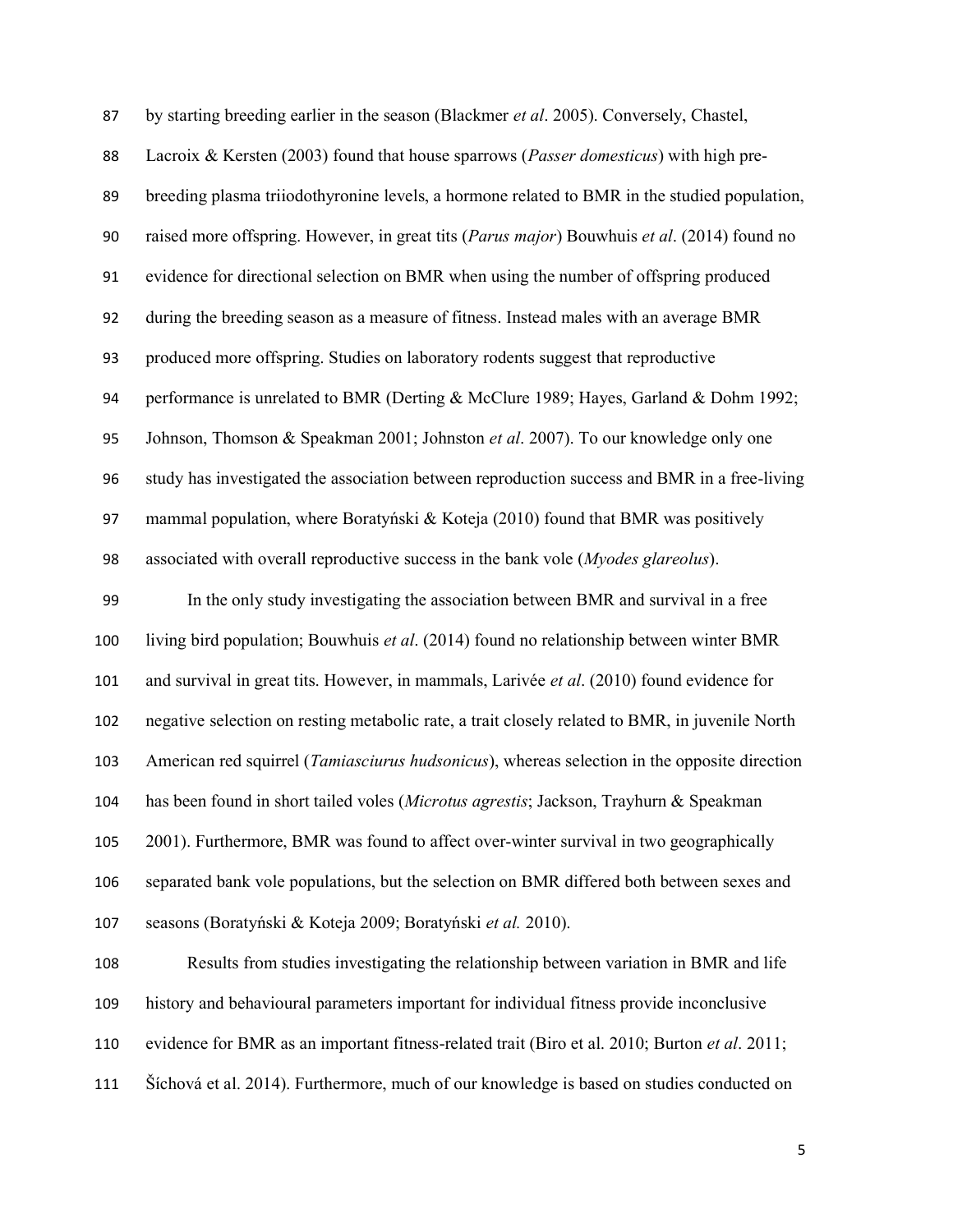animals in captivity which may not be representative of free-living animals, which most likely are facing different trade-offs between reproduction and other energy consuming tasks like foraging, thermoregulation and predator avoidance. Hence, within the field of evolutionary physiology there is great need for empirical studies on fitness consequences of individual variation in BMR in free-living populations. In the present study we therefore examined the relationship between BMR and important components of fitness in free-living populations of a passerine bird. We measured BMR in adult house sparrows in late winter prior to the breeding season. As a measure of fitness, we used number of recruits recorded the subsequent year and adult survival to the next winter. First, we investigated whether natural selection acted on BMR with respect to recruit production, by testing whether the relationship was directional (as predicted by the 'compensation' and 'increased intake' hypothesis), versus nonlinear (indicating stabilizing or disruptive selection). We then investigated whether natural selection acted on BMR with respect to adult survival from one season to the next. Whole body BMR, i.e. not controlled for the effect of body mass, is used in an ecological 126 context as a predictor of the cost of living (e.g. Tieleman *et al.* 2009), and is consequently a potential target of selection. However, because body mass may influence both BMR and fitness, we also fitted models which included body mass, in order to examine the residual effect of BMR on fitness.

### Materials and methods

STUDY SPECIES AND STUDY AREA

135 The study was conducted in 2007 and 2008 using two house sparrow (*Passer domesticus*,

136 Linnaeus, 1758, Fig. 1) populations living on the islands Leka (65.1 °N 11.6 °E) and Vega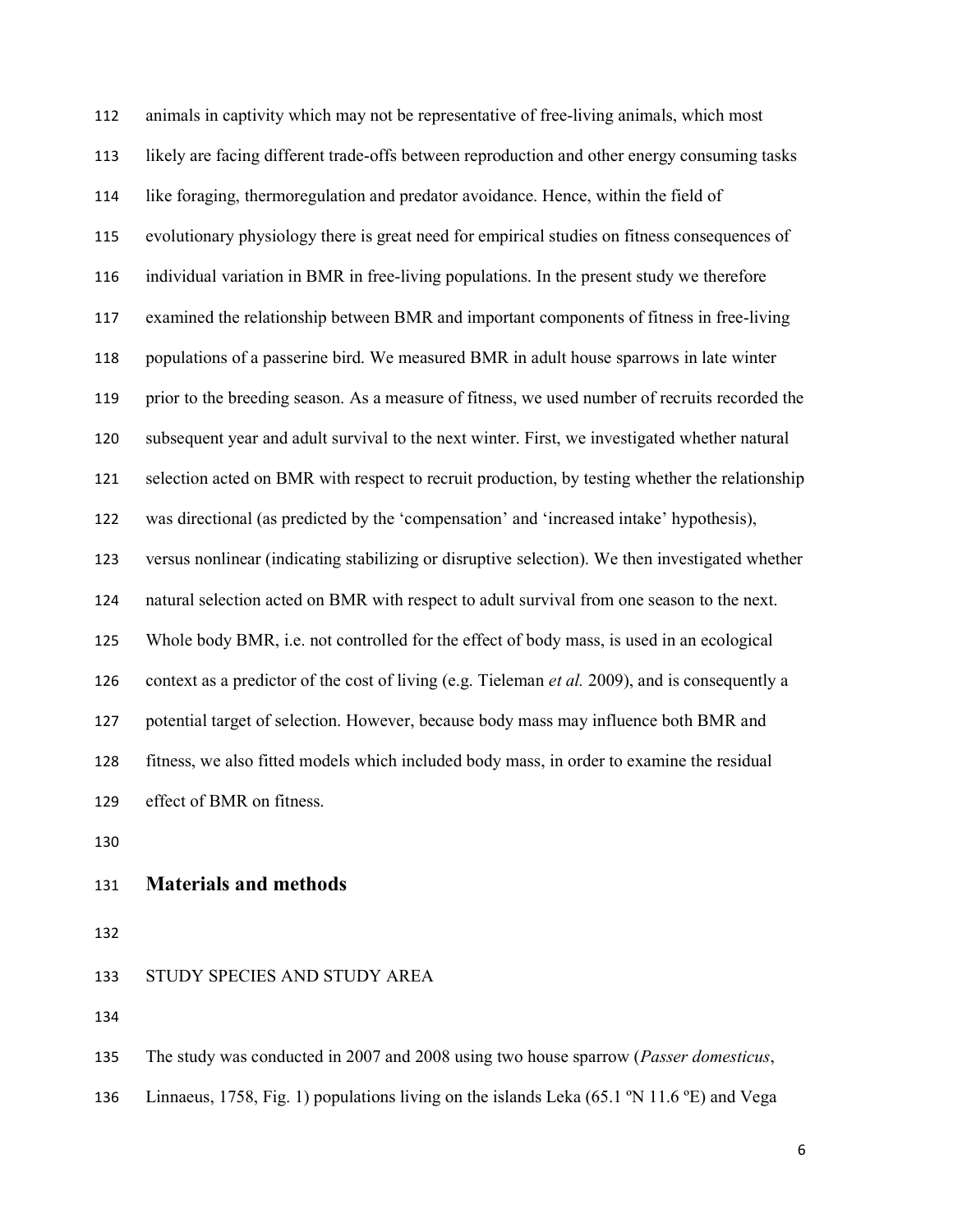(65.7 ºN 11.9 ºE) off the coast of northern Norway. These populations are included in a long term study and nearly all birds (>90%) present on the two islands have been captured and banded annually during winters 2002-2014. The house sparrows on these islands live in close proximity to human settlements, and usually nest and seek shelter inside barns and cowsheds. Birds were captured by mist-netting inside or close to farm buildings. Each bird was banded with a metal ring, and a unique combination of coloured plastic rings to allow identification with telescopes. To allow easier estimation of the overall proportion of birds captured during the study, birds were continuously transferred to an empty barn (from now on referred to as aviary) where they were provided water and food (bread, grain, grain feed and sunflower 146 seeds) *ad libitum*. After the experiment period, birds were released at the same location as they were captured.

#### MORPHOLOGICAL AND PHYSIOLOGICAL MEASUREMENTS

Body mass was measured with a Pesola spring balance (to the nearest 0.1 g.). A small blood 152 sample  $(\sim 25 \mu L)$  was collected from the brachial vein and stored on 96% ethanol for later DNA genotyping. In 2007 measurements of BMR were obtained for 105 individuals on Leka during the period 13-27.02 and for 89 individuals on Vega during the period 2-15.03. Basal metabolic rate was measured as oxygen consumption rates using an open flow 156 system. Dried outside air was pumped  $(500 \text{ mL min}^{-1})$  through four metabolic chambers (1.1) 157 L) located inside a climate cabinet at ca.  $30.5 \degree C$ , i.e. within the thermoneutral zone for the house sparrow (Hudson & Kimzey 1966). Air flow into the chambers was adjusted using calibrated Bronkhorst High-Tech mass flow meters (Ruurlo, The Netherlands), and a Servomex type 4100 two-channel oxygen analyser (Crowborough, England) measured the oxygen concentration in dried effluent air. An automatic valve-system switched between two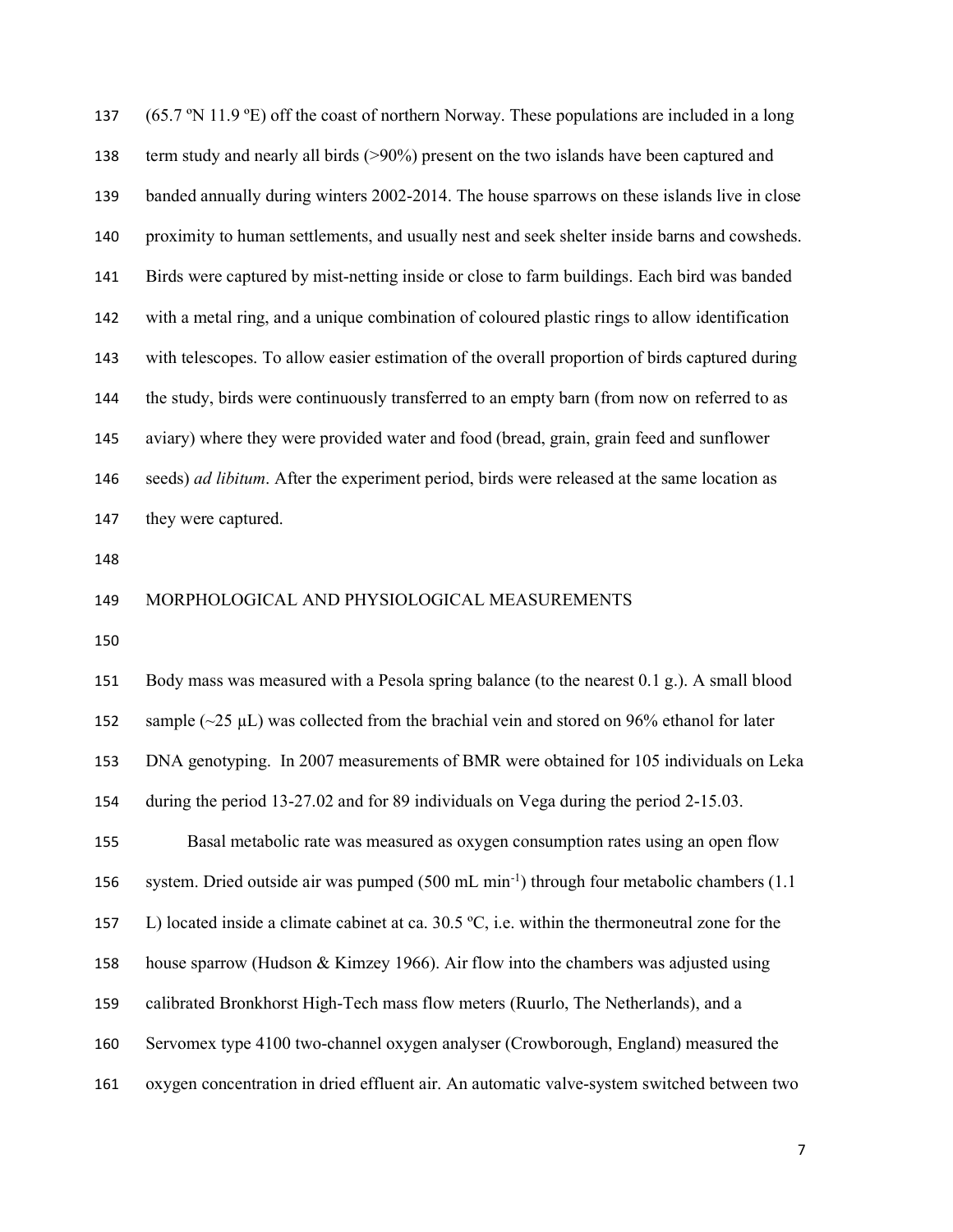and two chambers (every 30 min), and the voltage output from the oxygen analyser, the flow meters and thermocouples inside the metabolic chambers were stored every 30 s. on a Grant Squirrel, type 1200 data logger (Cambridge, England). The baseline gas level (without birds in the chambers) was recorded for one hour before and after each trial to enable correction for 166 linear analyser drift during the measurement period. The rate of oxygen consumption  $(VO_2)$ was calculated following Withers (2001), using a respiratory quotient of 0.71. The lowest 10 168 min running average  $VO<sub>2</sub>$  value was used to represent BMR. To reduce time spent in aviaries, birds were measured in two sessions per day, either in

the evening between 16:00 and 22:30 local time, or during the night from 23:00 to 08:00.

171 Note that in northern Norway day length is short in February and March. The average daily

light cycle during the measurement period was 10L:14D (light: 07:30 - 17:30 local time).

Consequently, the birds were measured during their normal resting phase, irrespectively of

whether they were measured late in the evening or during the night.

Birds were captured at different locations around the islands between 10:00 and 15:00, and from these birds we selected eight individuals to be measured the same day, while the rest of the birds were transferred to the aviary to be recaptured and measured another day. Thus, some birds were measured before they were put in the aviary, while other birds were measured after spending some days inside the aviary (mean 6 days; range 1-14 days).The birds went through the same experimental protocol irrespective of whether they were processed the same day as they were captured or if they were recaptured (around 15:00) inside the aviary. Four birds were placed directly in the metabolic chambers for metabolic measurements, whereas the remaining four birds were placed in individual cages until the start of their measurements at 23:00. To ensure that the birds held in cages did not starve, but at the same time reached a post absorptive state during measurement, they were supplied with a small piece of moist bread while in the cage. Immediately after the birds were taken out of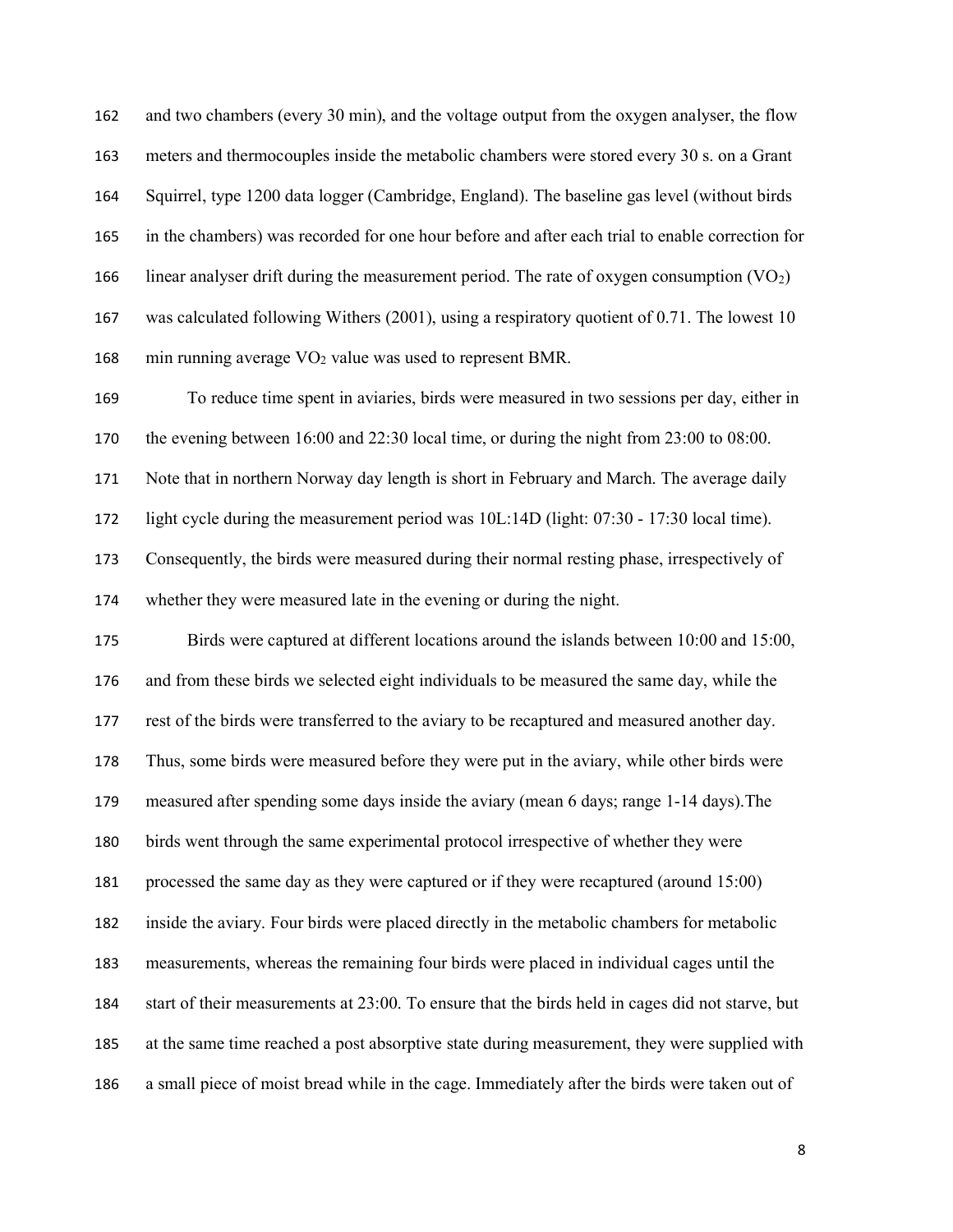the metabolic chamber they were released into the aviary in a section separated from birds not yet measured.

| 189 | Both measurement duration and circadian rhythm may affect physiological variables                |
|-----|--------------------------------------------------------------------------------------------------|
| 190 | (Page, Cooper & Withers 2011). However, neither number of days inside the aviary before          |
| 191 | measurement nor measurement period (evening or night) affected oxygen consumption                |
| 192 | significantly (Table S1 in Supporting Information). Thus, the metabolic measurements are         |
| 193 | referred to as BMR regardless of being obtained in the evening or during the night.              |
| 194 | Descriptive statistics of BMR and body mass are given in Table 1.                                |
| 195 |                                                                                                  |
| 196 | ESTIMATION OF FITNESS COMPONENTS                                                                 |
| 197 |                                                                                                  |
| 198 | None of the birds measured for BMR in 2007 and assumed to be dead in 2008 were observed          |
| 199 | in a subsequent year (until 2014). Thus, we are confident that a bird not observed during field  |
| 200 | work in 2008 could be considered dead and we did not account for recapture rate in the           |
| 201 | analyses (Lebreton <i>et al.</i> 1992). Furthermore, due to the high recapture rate in the study |
| 202 | system, we assumed that any unmarked bird captured in the winter was born the previous           |
| 203 | year. These individuals were considered as being recruits to the breeding population and were    |
| 204 | included as recruiting offspring in the calculations of reproductive success of putative parents |
| 205 | (i.e. previously marked birds). No data was collected during the breeding season. Thus, data     |
| 206 | on e.g. number of eggs and fledglings is not available. A detailed description of the genetic    |
| 207 | analysis and determination of parentage is provided in Appendix S1 in Supporting                 |
| 208 | Information. In short, birds were genotyped using 14 highly polymorphic microsatellite           |
| 209 | markers. Microsatellite markers were amplified using polymerase chain reaction (PCR) and         |
| 210 | their alleles separated by electrophoresis in an automated 16 capillary ABI Prism 3130xl         |
| 211 | Genetic Analyser (Applied Biosystems, USA). Individual alleles at each microsatellite locus      |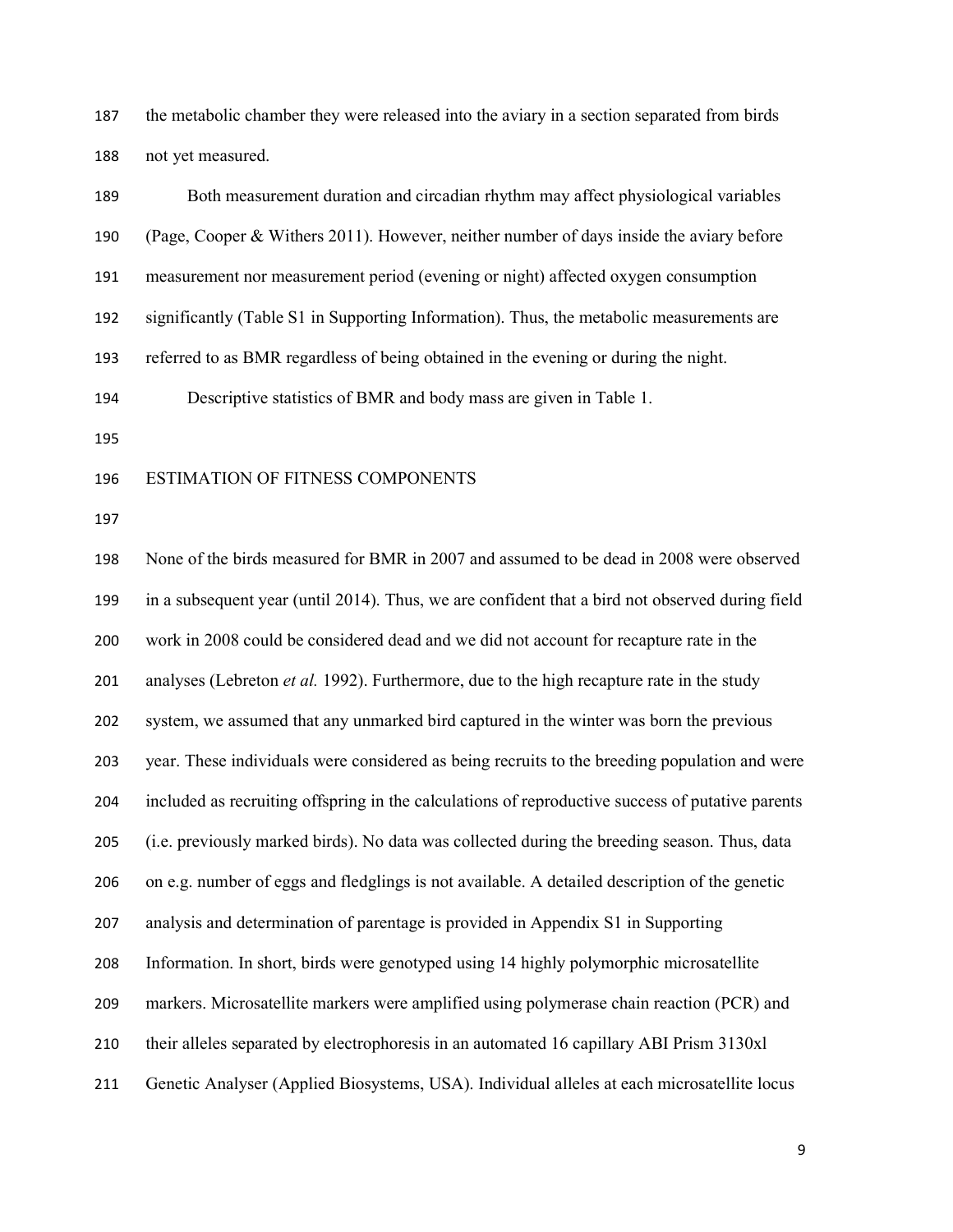were scored using the software GENEMAPPER 4.0 (Applied Biosystems, USA). The

parentage analysis software CERVUS version 3.0 (Kalinowski, Taper & Marshall 2007) was

used to determine the genetic parentage. All adult birds present on the islands in

February/March 2007 were classified as potential parents of any unmarked birds captured

during the 2008 field season assumed to be recruits from the previous breeding season. On

Leka, we identified the genetic father for 66.7% and the genetic mother for 69.2% of the

recruits. On Vega 62.3% and 81.2% of the recruits was assigned a genetic father and mother,

STATISTICS

respectively.

Variation in BMR was analysed in a generalized linear model (GLM) including body mass, age, number of days in aviary, island (population), sex and measurement period (evening or night) as explanatory variables. To test for differences between sexes and populations in the effect of the other predictor variables, two- and three-way interactions between sex, island and the other variables were included. The effect of BMR on fitness was examined in two stages. First we tested for differences in selection between the populations and sexes by investigating the effect of BMR on fitness (number of recruits and survival) in the pooled data by including the linear and quadratic effects of BMR and the two- and three-way interactions between sex, island and BMR. Secondly, linear and quadratic effects of BMR on fitness were analysed separately for each sex in the two populations. Furthermore, as variation in BMR was explained by body mass and age, we also examined the partial effect of BMR on fitness by including body mass (measured shortly after the birds were captured) and age in the models. To remove the correlation between linear and quadratic terms, values of BMR and body mass were mean-centred within all birds in the pooled data analysis and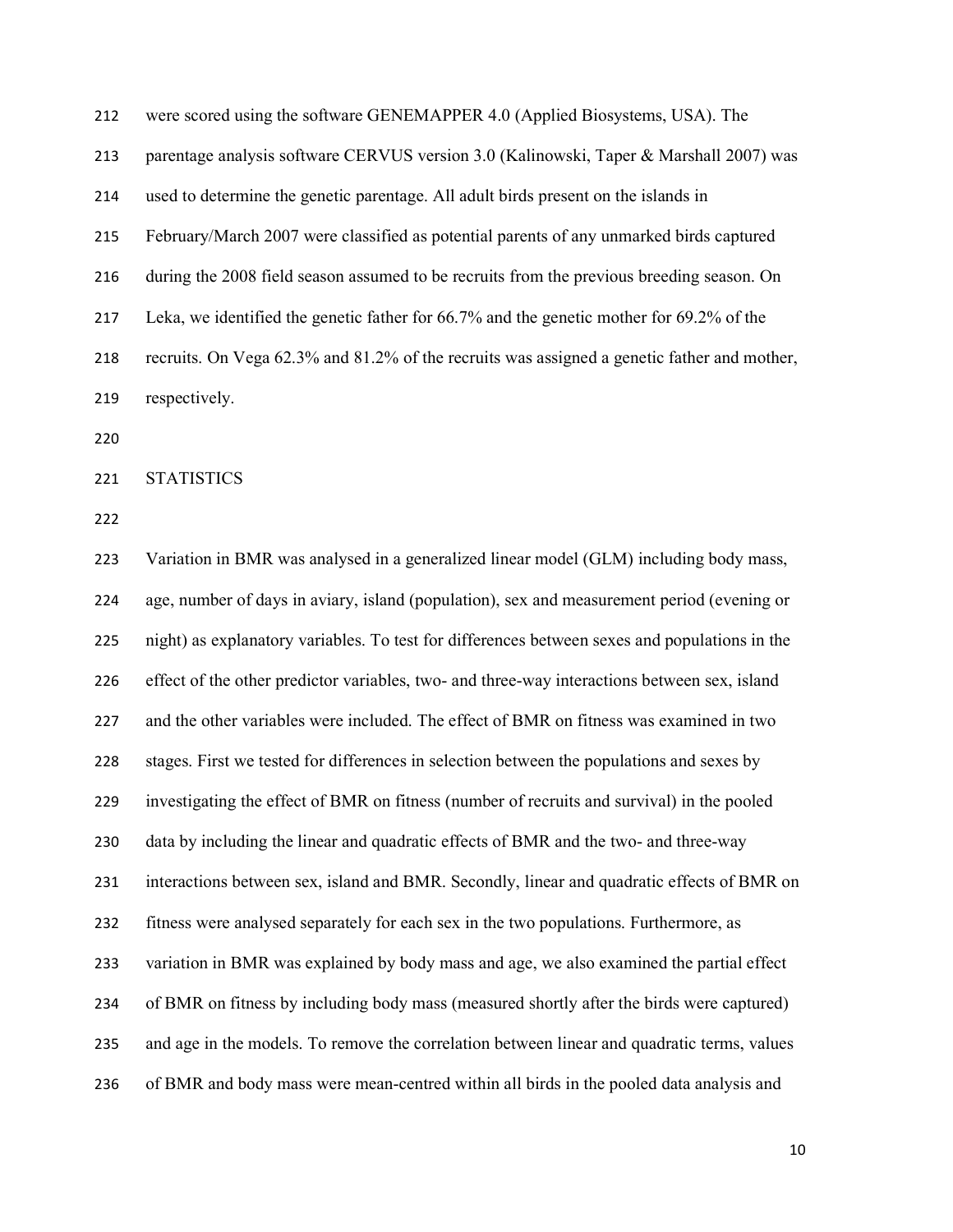| 237 | within the sexes in each population in the separate analysis. The models investigating the            |
|-----|-------------------------------------------------------------------------------------------------------|
| 238 | effect on recruit production for the pooled data and for the males from both Leka and Vega            |
| 239 | showed evidence of over-dispersion ('dispersiontest', R package AER, Kleiber & Zeileis                |
| 240 | 2008). Consequently, we applied negative binomial generalized linear models with a log link           |
| 241 | using the function 'glm.nb' (including a parameter to model over-dispersion) in the R                 |
| 242 | package MASS (Venables & Ripley 2002). In females, number of recruits were analysed                   |
| 243 | using GLMs with a Poisson error distribution and a log link. The association between BMR              |
| 244 | and survival was tested in a logistic regression, using a binomial GLM with a logit link              |
| 245 | function. Survival was coded as a binary variable; alive the subsequent year $(1)$ or not $(0)$ .     |
| 246 | Note that standardized selection differentials and gradients, calculated following Lande &            |
| 247 | Arnold (1983), are given in Supporting Information to allow for comparison of strength of             |
| 248 | selection with other studies (Table S4). All statistical analyses were performed in R ver.            |
| 249 | 2.15.3 for Windows (R Development Core Team 2013).                                                    |
| 250 |                                                                                                       |
| 251 | <b>Results</b>                                                                                        |
| 252 |                                                                                                       |
| 253 | RECRUIT PRODUCTION                                                                                    |
| 254 |                                                                                                       |
| 255 | In the analysis including all individuals, BMR tended to be negatively associated with recruit        |
| 256 | production ( $\beta$ = -0.022, $\chi_1^2$ = 3.777, $P = 0$ .052, Table S2 in Supporting Information). |
| 257 | However, when analysing the data separately for each sex on each island, the relationship             |
| 258 | between BMR and recruit production was only apparent in females. For females in the Vega              |
| 259 |                                                                                                       |
|     | population, we found that lower BMR was associated with higher recruit production (Fig. 2).           |
| 260 | Furthermore, the negative effect of BMR on number of recruits produced by the females on              |
| 261 | Vega was significant also when controlling for body mass (Table 2). In the Leka population,           |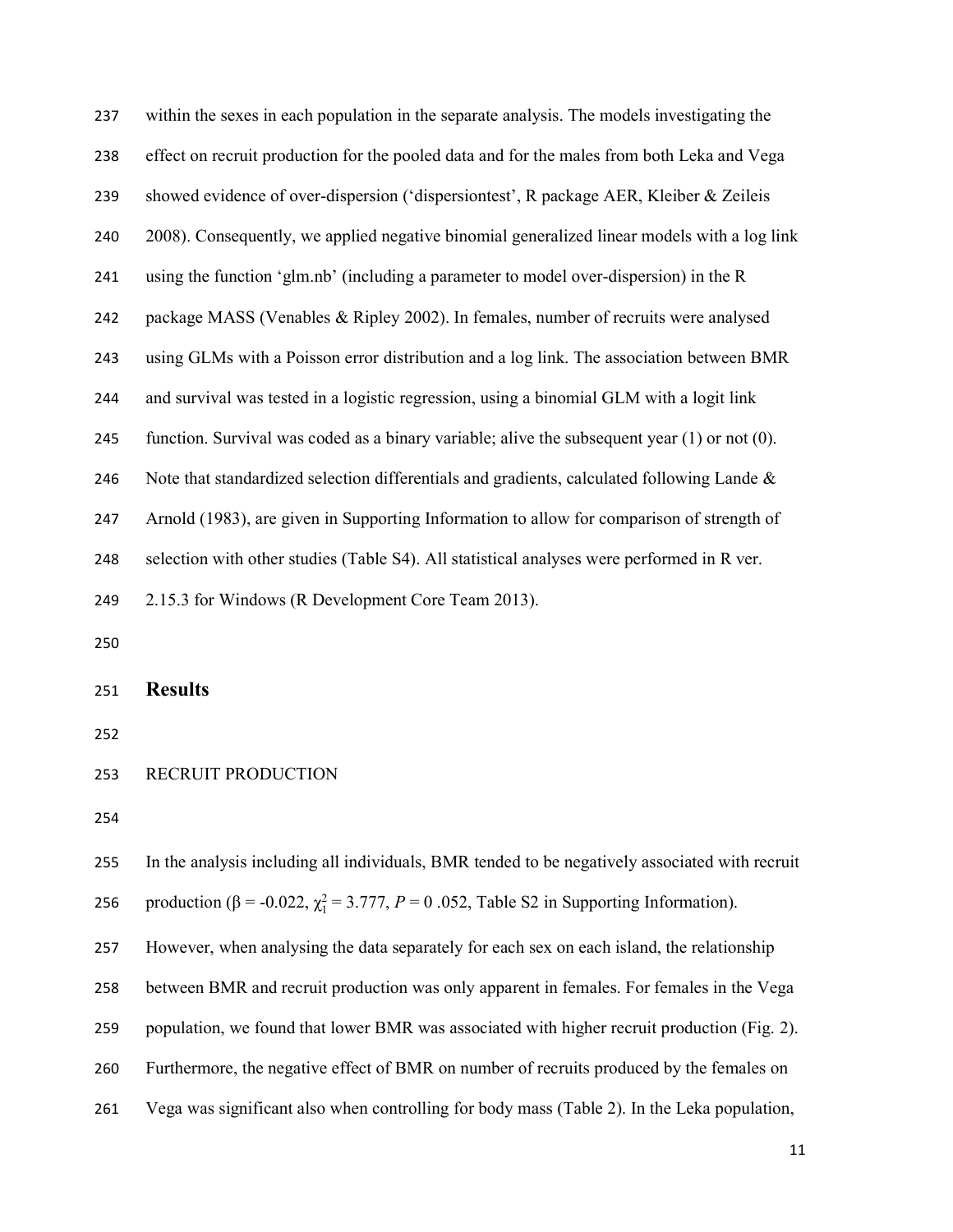| 262 | there was no significant linear relationship between BMR and recruit production, but females  |
|-----|-----------------------------------------------------------------------------------------------|
| 263 | with an intermediate BMR tended to produce more recruits as indicated by the quadratic term   |
| 264 | (Fig. 2). The second-order effect was reduced when body mass was included in the model,       |
| 265 | indicating that the apparent selection on BMR was partly mediated through indirect selection  |
| 266 | on body mass (Table 2). In males, BMR did not influence number of recruits in any of the      |
| 267 | two populations studied (Fig. 2, Table 2). Although the effect of BMR on recruit production   |
| 268 | differed slightly between the sexes and populations (Fig. 2), the slopes did not differ       |
| 269 | significantly (Table S2). Furthermore, neither body mass nor age affected recruit production  |
| 270 | significantly in any sex in the populations studied (Table 2)                                 |
| 271 |                                                                                               |
| 272 | <b>SURVIVAL</b>                                                                               |
| 273 |                                                                                               |
| 274 | The linear and quadratic effect of BMR on survival differed between the sexes, as well as     |
| 275 | between the populations (Table S2). We found no evidence for an effect of BMR on survival     |
| 276 | on Vega, in neither sex. This was true both without (Fig. 2) and with body mass in the models |
| 277 | (Table 2). In the Leka population, there was no significant linear relationship between       |
| 278 | survival and BMR. Instead, for the females we found a negative quadratic effect of BMR on     |

- survival (Fig. 2). Furthermore, after controlling for body mass, the quadratic effect of BMR
- on survival in the females was still highly significant (Table 2). For the males on Leka
- survival tended to be higher in individuals with high and low BMR (Fig. 2). When

controlling for body mass, the positive quadratic relationship between survival and BMR was

significant (Table 2), indicating disruptive selection on BMR which was independent of body mass.

In contrast to recruit production, survival was related to body mass. In the Vega population, there was a linear effect of body mass on survival, but the direction of selection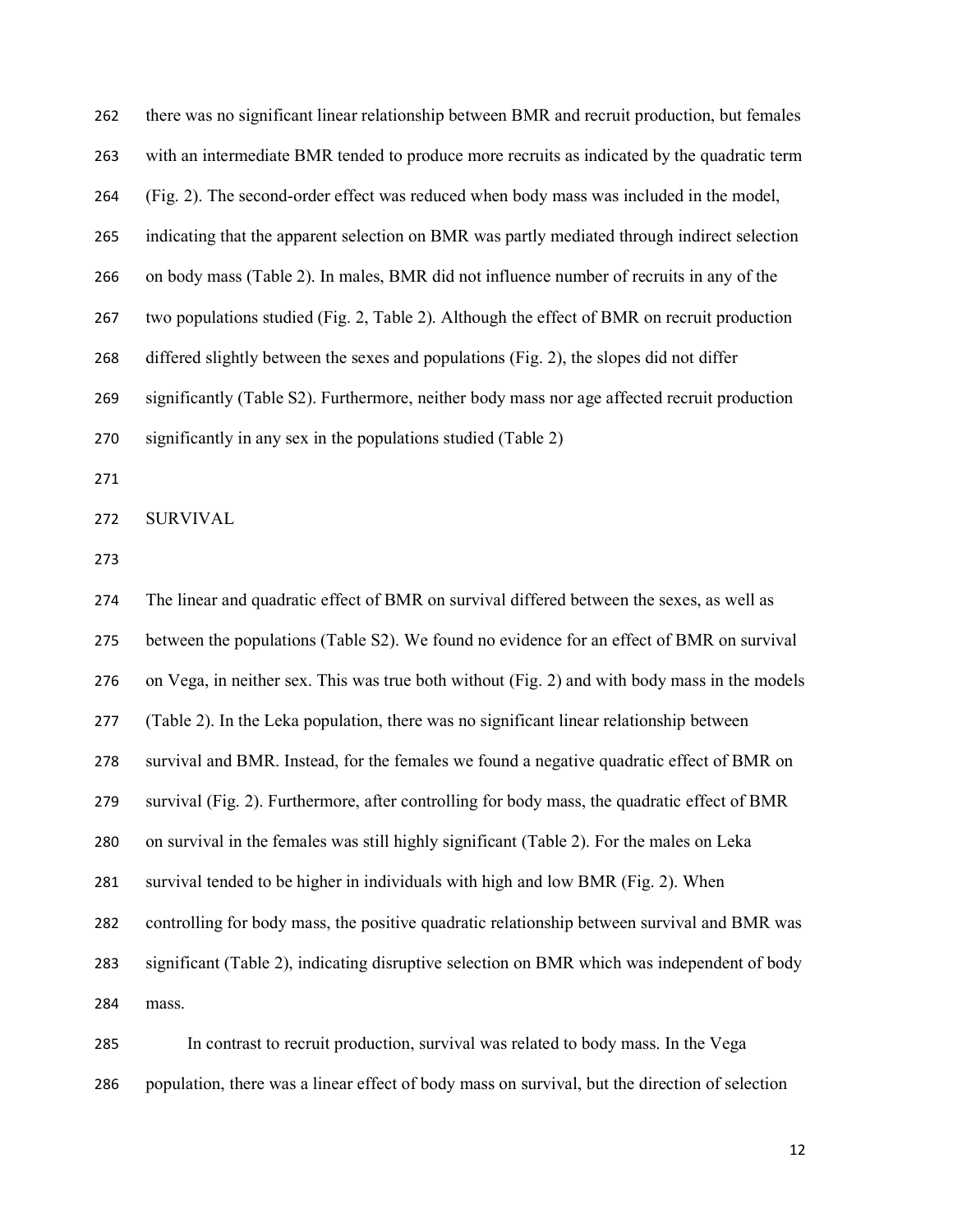differed between the sexes. In females the probability of survival decreased with increasing body mass, whereas in males survival probability increased with body mass (Table2). In males on Vega survival also increased with age (Table 2). For females in the Leka population, survival probability increased with increasing body mass, whereas for males we found evidence for stabilizing selection on body mass based on survival from 2007 to 2008 (Table 2).

### Discussion

This study has demonstrated different patterns in the influence of BMR on both survival and fecundity in two populations of house sparrows. In the population on Vega, BMR was negatively related to recruit production in the females, and this relationship was present also after controlling for body mass. Hence, the effect of BMR on recruit production was not driven by indirect phenotypic influence of body mass. This implies that females with low maintenance cost independent of body mass invested more energy into reproduction, compared to high BMR females. This finding is in contrast with a previous study of house sparrows further south (46.1 ºN) where individuals with high BMR prior to breeding season produced more offspring, mainly as a consequence of starting breeding earlier in the season and having more clutches (Chastel, Lacroix & Kersten 2003). Unfortunately, we cannot determine whether individual differences in the number of recruits produced are due to variation in the number of fledglings produced, differences in survival from fledging to recruitment, or a combination of these factors. However, number of fledglings has previously 309 been shown to be a good predictor for number of recruits in passerine birds (e.g. Grant  $\&$ Grant 2000), making differences in number of fledglings produced the most plausible explanation. In the Leka population there was no directional association between BMR and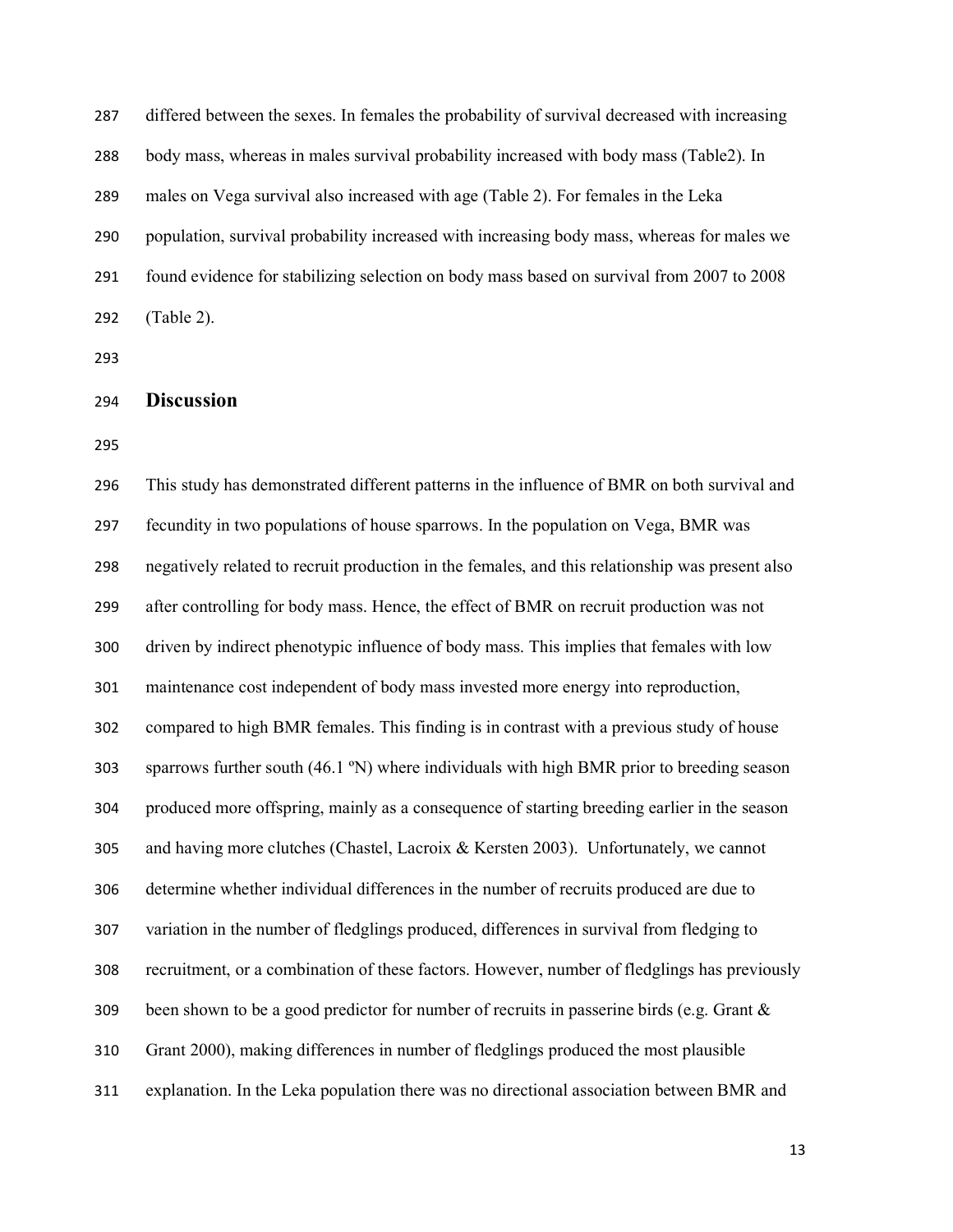production of recruits. Instead, females with an average BMR tended to produce more recruits. Stabilizing selection on mass-corrected BMR based on number of hatchlings 314 produced has previously been found in free-living passerines (Bouwhuis *et al.* 2014). However, when controlling for body mass in the present study the tendency of a stabilizing selection on BMR was weakened, which may suggest that the influence of BMR was partly driven by the correlation with body mass.

Basal metabolic rate is known to be a flexible trait, and to test the 'compensation' and 'increased intake' hypothesis metabolic measurements should ideally been obtained during the energetically challenging breeding period. However, we measured BMR in February and March, approximately 1.5-2 months before the start of the breeding season in these 322 populations (Kvalnes et al. 2013). Basal metabolic rate is generally found to be a repeatable trait (Nespolo & Franco 2007). Thus, when discussing our results on the association between BMR and recruit production, we assume that differences in BMR found among individuals prior to the breeding season partly reflects differences in maintenance cost during breeding (but see Bouwhuis, Sheldon & Verhulst 2011). The directional negative relationship between BMR and reproduction found in the present study indicates that individuals with low maintenance cost were able to devote more energy to reproduction, which supports the 'compensation' hypothesis (Gadgil & Bossert 1970; Nilsson 2002). However, although BMR tended to have a negative effect on recruit production in the house sparrows, we have to emphasize that this was only significant in females in one of the study populations. In agreement with a previous study conducted in four Norwegian house sparrow populations showing no effect of body mass on total recruit production measured as lifetime reproductive 334 success (Jensen *et al.* 2004), body mass was not found to be a significant predictor for recruit production in any of the sexes in neither population in the present study (see also Jensen et al. 2008). Furthermore, although reproductive performance in birds is known to improve with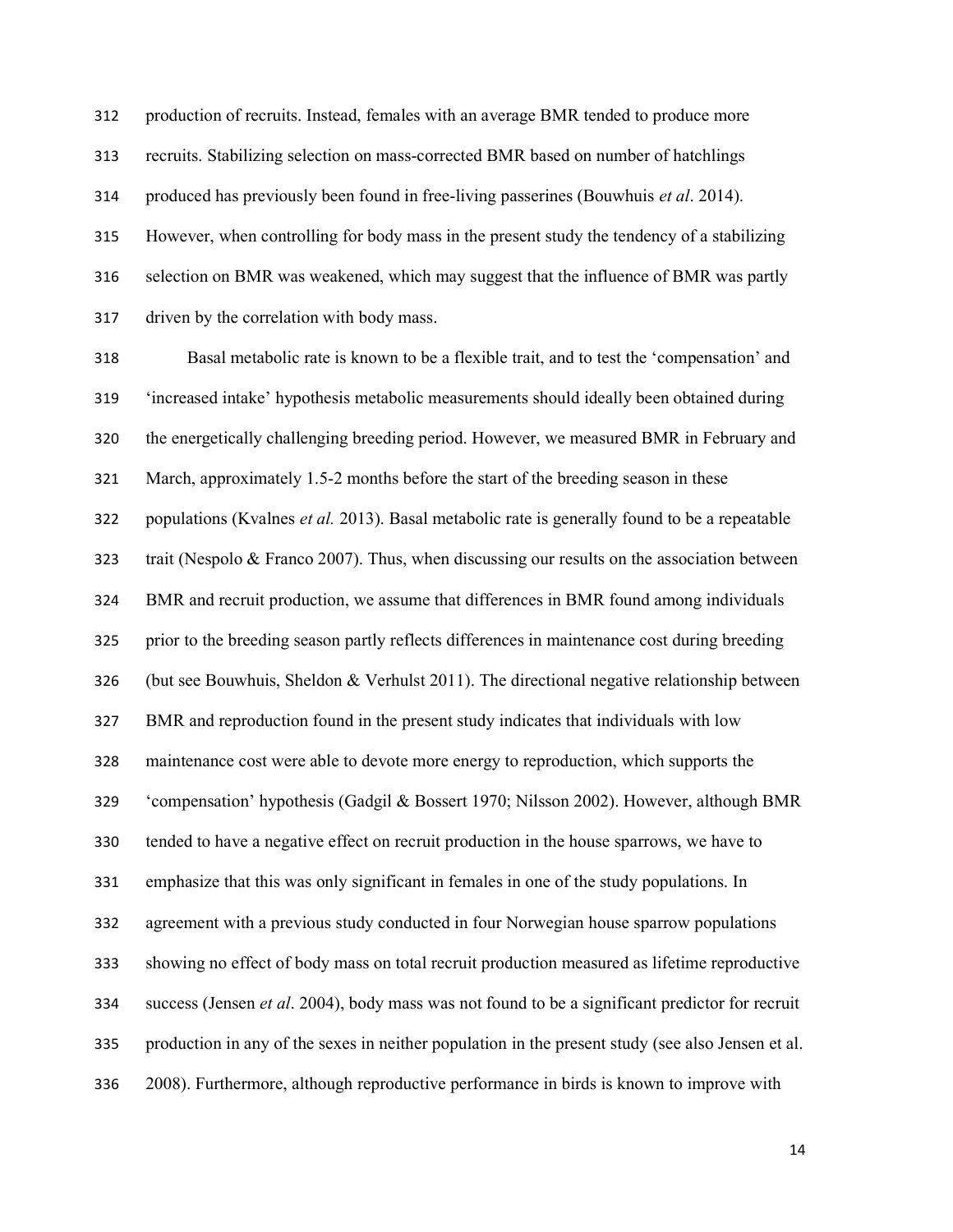age (e.g. Forslund & Pärt 1995), we found no effect of age on recruit production in our study populations.

We found no evidence for a directional association between BMR and survival. This agrees with another study on a free-living passerine species, showing no effect of BMR on 341 survival of great tits (Bouwhuis et al. 2014). Contrary to the study on great tits, we found evidence for a nonlinear relationship between BMR and survival in the house sparrows. In the Leka population, the selection on BMR was stabilizing in the females, but disruptive in the males. The fact that females with an average BMR were more likely to survive indicates that there could be trade-offs between costs (e.g. compromised immunocompetence: Książek *et al.* 2007) and benefits (e.g. increased cold tolerance: Liknes & Swanson 1996) of having a high BMR. Based on the data in hand, we are unable to determine the underlying reasons for why such trade-offs do not seem to apply for females on Leka and neither sex on Vega. Nevertheless, because the house sparrows in our study populations spend much time inside barns during the winter, they may not face trade-offs to the same degree as wintering forest species which typically experience low temperatures as well as low food predictability (Broggi et al. 2004).

The main predictor of survival in the house sparrow populations studied was body mass. In the house sparrow population on Vega selection on body mass operated in opposite directions in the sexes, being positive in the males and negative in the females. A difference between the sexes was also found in the Leka population where an increase in survival with increasing body mass was observed for females, whereas a stabilizing selection on body mass was observed for males. Sexual differences in selection on body mass was not found in a previous study of house sparrows living on the coast of northern Norway, which found body 360 mass to be positively related to survival in both sexes (Jensen et al. 2008). The effect of body mass on fitness was not the main objective of the present study. Nonetheless, our results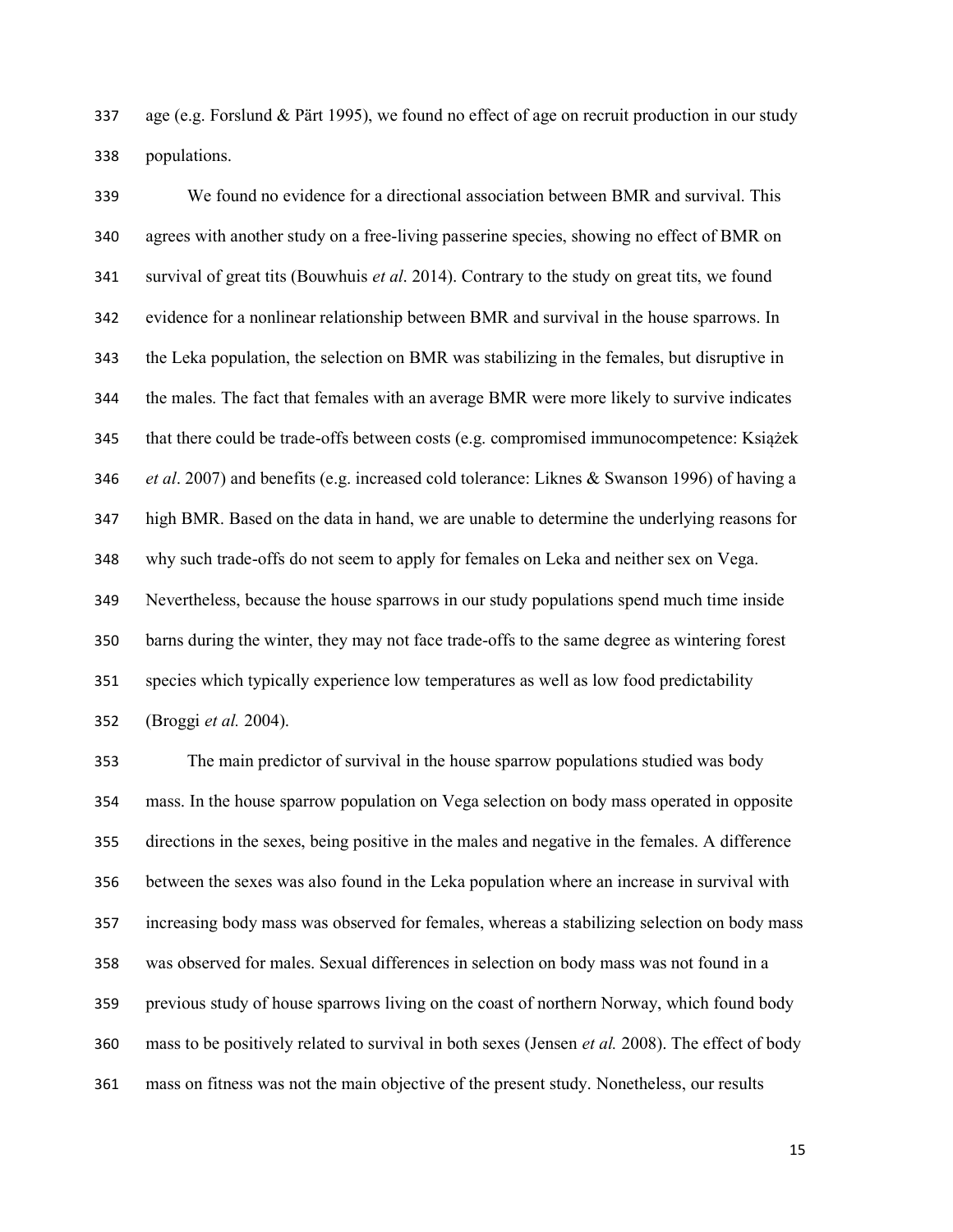indicate that costs and benefits of high body mass probably differed between the sexes, and that this resulted in different relationships with survival. Furthermore, an interesting observation in the Leka population was that the effects of body mass and BMR on male survival differed indicating that these traits may evolve in different directions. This is however depending on both traits being heritable and exhibiting independent additive genetic variance (e.g. Lynch & Walsh 1998).

In the present study we found evidence for a link between BMR and fitness, but this was more pronounced in female house sparrows. Although, studies investigating the link between BMR and fitness in free-living population are scarce, sexual differences in the association between BMR and fitness related components have been shown earlier in avian 372 studies (Blackmer et al. 2005; Bouwhuis et al. 2014). Furthermore, selection on BMR has 373 been found to differ both between sexes and seasons in free-living rodents (Boratyński  $\&$ Koteja 2009, 2010). Hence, several studies (including the present) investigating the association between BMR and life history parameters important for individual fitness have failed to find a general pattern. Based on this observation one could argue that a single optimal BMR probably does not exist. However, it has to be mentioned that most studies investigating the link between BMR and fitness are correlative studies measuring the effect of BMR on short-term fitness. Fitness relationships may also be revealed by manipulating genetic architecture (Ketola, Boratyński & Kotiaho 2014; see also Abbott 2014). Evidence from studies using this approach is still limited, but suggests that the predominant direction of past selection on BMR in e.g. bank voles has been negative (Ketola, Boratyński & Kotiaho 383 2014; Boratyński et al. 2013). Thus, at present we cannot exclude the possibility that there might be a general trend of limiting maintenance cost which correlative studies measuring short-term fitness effects fail to reveal. Nevertheless, it has been proposed that the association between BMR and fitness probably varies temporarily and spatially depending on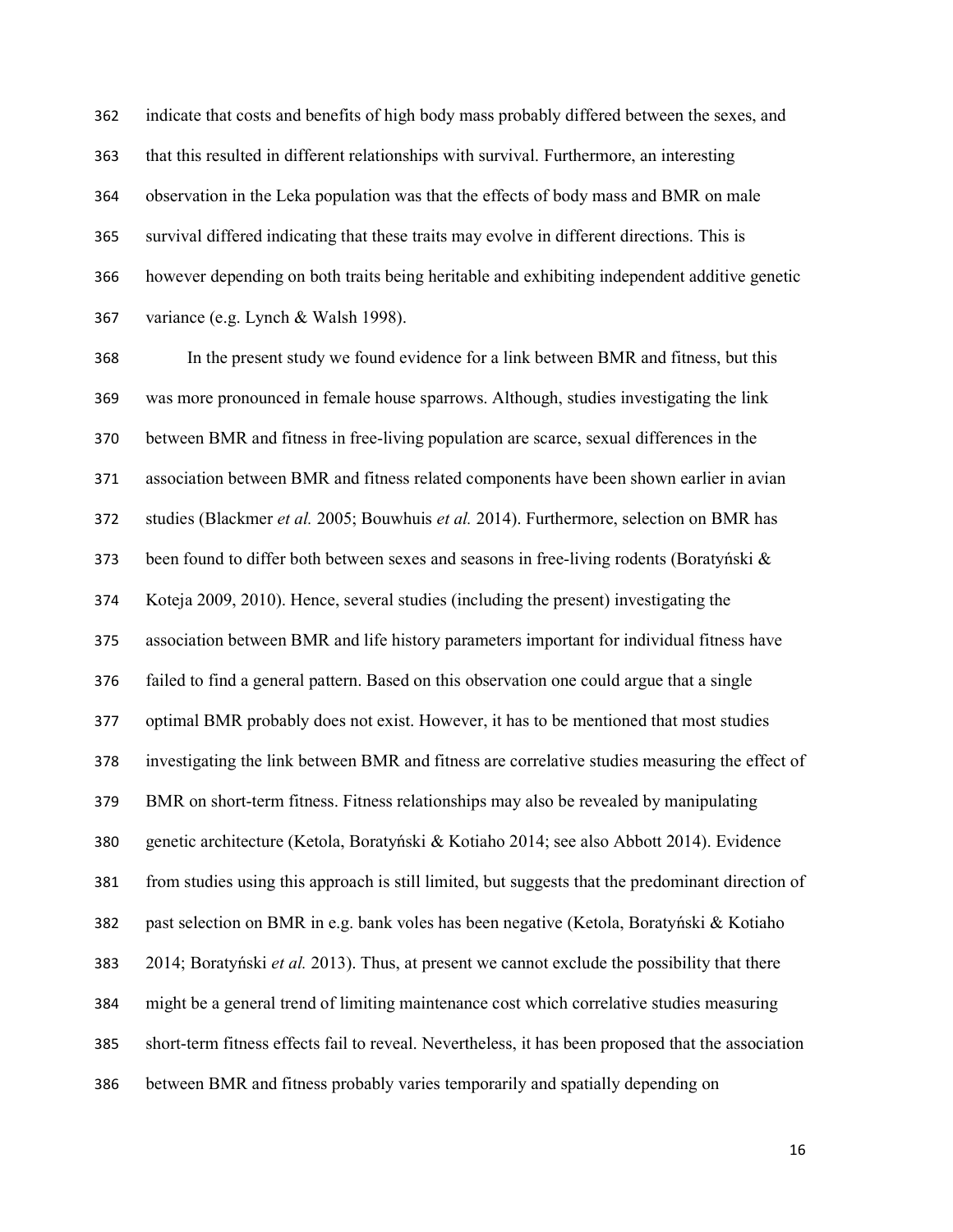environmental factors such as e.g. food availability, predator abundance and temperature 388 (Mathot et al. 2009; Boratyński & Koteja 2010; Larivée et al. 2010; Burton et al. 2011). Looking at morphological traits, changes in direction of selection are frequently observed in nature (e.g. Siepielski, DiBattista & Carlson 2009). More studies are needed to determine if this also apply to physiological traits like e.g. BMR. However, the persistence of large variation in BMR between and among species indicates that it is unlikely to be a single metabolic phenotype which is favourable under all environmental conditions. Thus, the effect of different stochastic environmental factors on the association between metabolic traits and fitness warrants further investigation.

#### Acknowledgments

We thank O.R. Davidsen and T. Kolaas for their contribution in the field work, and O.R. Davidsen, H. Holand, R. Røsbak and T. Kvalnes for help with the laboratory work. We are also grateful to Z. Boratyński and an anonymous reviewer for helpful comments on the manuscript. Furthermore, we would like to thank the inhabitants and especially the farmers on Leka and Vega, whose hospitality made this study possible. This work was supported by grants from the Research Council of Norway (Storforsk, Strategic University Program (SUP) in Conservation Biology, grant # 204303 to BES, and grant # 221956 to HJ) and Ph.D. 406 research grant # 159584/V40 to BR. The research was carried out in accordance with permits from the Norwegian Animal Research Authority (permit # S-2007/1482) and the Bird Ringing Centre at Stavanger Museum, Norway.

#### Data Accessibility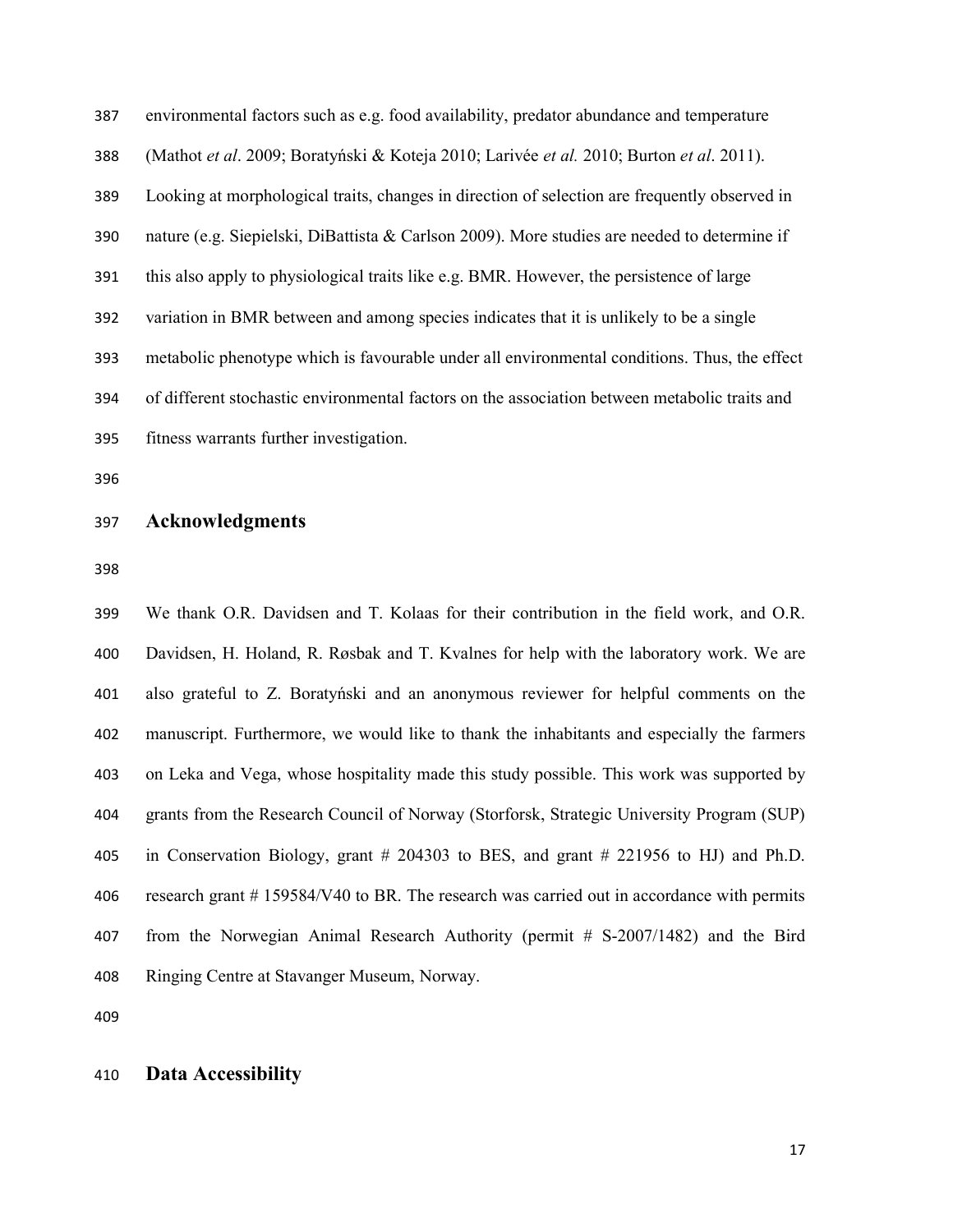All data are included in the manuscript and supporting information.

### References

| 415 |  |  |  |  |  |  |  | Abbott, J. (2014) Success of manipulation of genetic architecture to reveal fitness |
|-----|--|--|--|--|--|--|--|-------------------------------------------------------------------------------------|
|-----|--|--|--|--|--|--|--|-------------------------------------------------------------------------------------|

- relationships depends on selection history and genetic architecture. Proceedings of Peerage of Science, 1, e2.
- Bennett, A.F. & Ruben, J.A. (1979) Endothermy and activity in vertebrates. Science, 206, 649-654.
- Biro, P.A. & Stamps, J.A. (2010) Do consistent individual differences in metabolic rate promote consistent individual differences in behavior? Trends in Ecology & Evolution, 25, 653-659.
- Blackmer, A.L., Mauck, R.A., Ackerman, J.T., Huntington, C.E., Nevitt, G.A. & Williams,

J.B. (2005) Exploring individual quality, basal metabolic rate and reproductive performance in storm-petrels. Behavioural Ecology, 16, 906-913.

Boratyński, Z. and Koteja, P. (2009) The association between body mass, metabolic rates and 427 survival of bank voles. Functional Ecology, 23, 330-339.

Boratyński, Z. and Koteja, P. (2010) Sexual and natural selection and body mass and 429 metabolic rates in free-living bank voles. Functional Ecology, 24, 1252-1261.

- Boratyński, Z., Koskela, E., Mappes, T. & Oksanen, T.A. (2010) Sex-specific selection on
- energy metabolism selection coefficients for winter survival. Journal of
- Evolutionary Biology, 23, 1969-1978.
- Boratyński, Z., Koskela, E., Mappes, T. & Schroderus, E. (2013) Quantitative genetics and
- 434 fitness effects of basal metabolism. Evolutionary Ecology, 27, 301-314.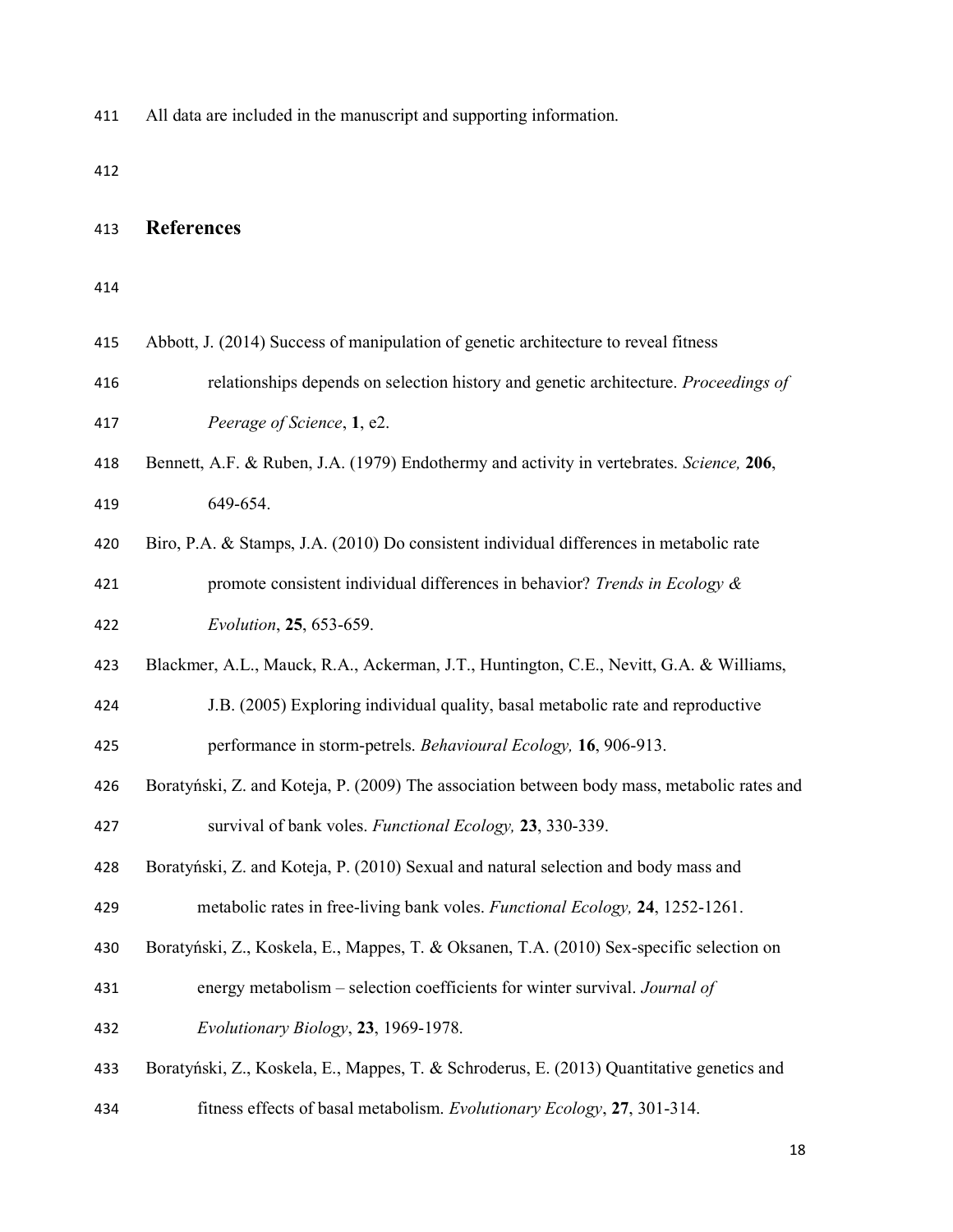| 435 | Bouwhuis, S., Sheldon, B.C. & Verhulst, S. (2011) Basal metabolic rate and the rate of       |
|-----|----------------------------------------------------------------------------------------------|
| 436 | senescence in the great tit. Functional Ecology, 25, 829-838.                                |
| 437 | Bouwhuis, S., Quinn, J.L., Sheldon, B.C. & Verhulst, S. (2014) Personality and basal         |
| 438 | metabolic rate in a wild bird population. Oikos, 123, 56-62.                                 |
| 439 | Broggi, J., Orell, M., Hohtola, E. & Nilsson, J.-Å. (2004) Metabolic response to temperature |
| 440 | variation in the great tit: an interpopulation comparison. Journal of Animal Ecology,        |
| 441 | 73, 967-972.                                                                                 |
| 442 | Broggi, J., Hohtola, E., Orell, M. & Nilsson, J.-Å. (2005) Local adaptation to winter        |
| 443 | condition in a passerine spreading north, a common-garden approach. Evolution, 59,           |
| 444 | 1600-1603.                                                                                   |
| 445 | Bryant, D.M. (1997) Energy expenditure in wild birds. Proceedings of the Nutritional         |
| 446 | Society, 56, 1025-1039.                                                                      |
| 447 | Burton, T., Killen, S.S., Armstrong, J.D. & Metcalf, N.B. (2011) What causes intraspecific   |
| 448 | variation in resting metabolic rate and what are its ecological consequences?                |
| 449 | Proceedings of the Royal Society of London. Series B - Biological Sciences, 278,             |
| 450 | 3465-3473.                                                                                   |
| 451 | Bushuev, A.V., Kerimov, A.B. & Ivankina, E.V. (2011) Estimation of heritability and          |
| 452 | repeatability of resting metabolic rate in birds by the example of free-living Pied          |
| 453 | Flycatchers Ficedula hypoleuca (Aves, Passeriformes). The Biological Bulletin, 1,            |
| 454 | 26-46.                                                                                       |
| 455 | Chappell, M.A., Bech, C. & Buttemer, W.A. (1999) The relationship of central and peripheral  |
| 456 | organ masses to aerobic performance variation in house sparrows. Journal of                  |
| 457 | Experimental Biology, 202, 2269-2279.                                                        |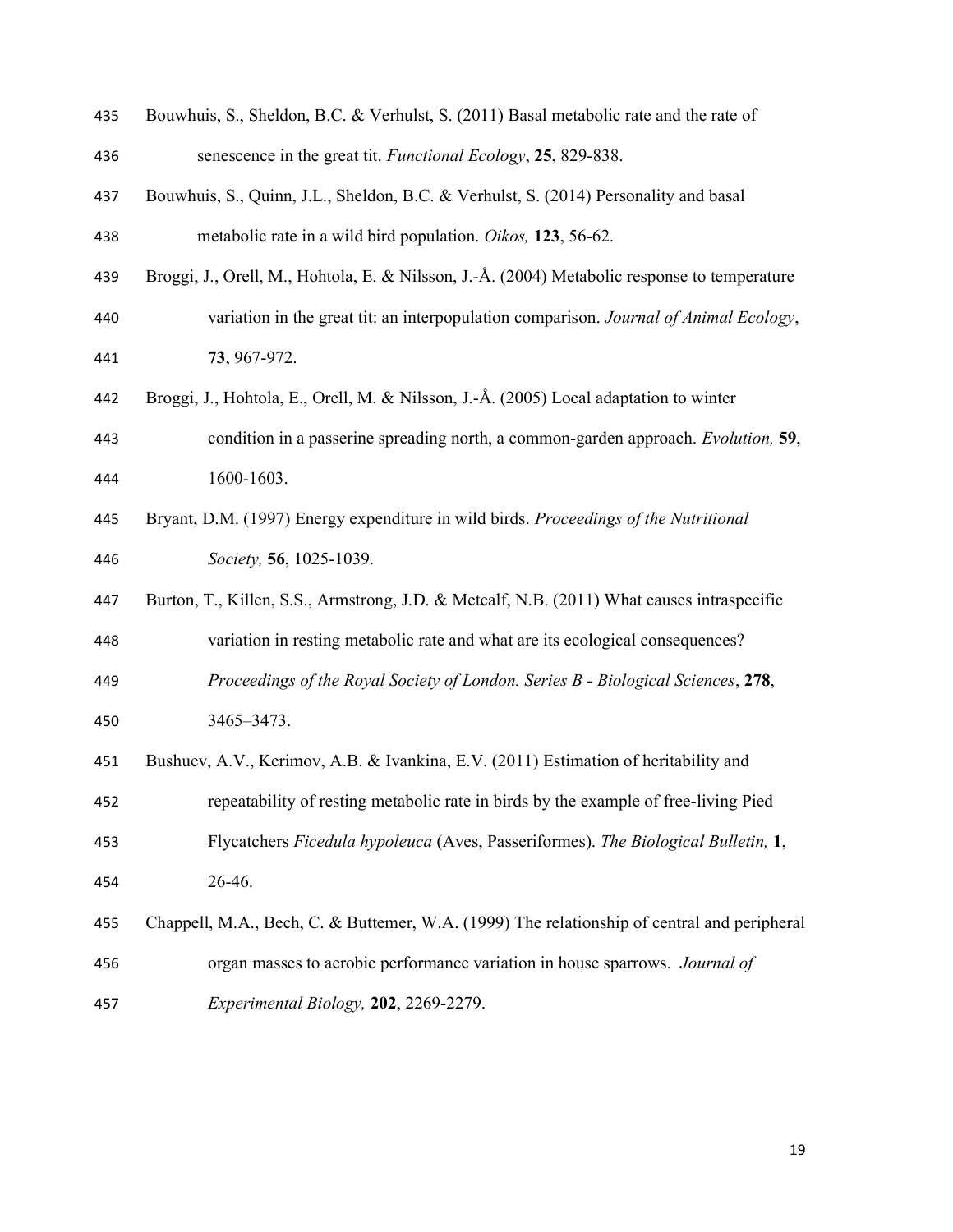Chastel, O., Lacroix, A. & Kersten, M. (2003) Pre-breeding energy requirements, thyroid 459 hormone, metabolism and the timing of reproduction in house sparrows *Passer* 

460 domesticus. Journal of Avian Biology, 34, 298–306.

- Daan, S., Masman, D. & Groenewold, A. (1990) Avian basal metabolic rates, their 462 association with body composition and energy expenditure in nature. American
- Journal of Physiology, 259, R333-340.
- Derting, T.L. & McClure, P.A. (1989) Intraspecific variation in metabolic rate and its
- relationship with productivity in the cotton rat, Sigmodon hispidus. Journal of Mammalogy, 70, 520-531.
- Forslund, P. & Pärt, T. (1995) Age and reproduction in birds hypotheses and tests. Trends in Ecology & Evolution, 10, 374-378.
- Furness, R.W. (2003) It's in the genes. Nature, 425, 779-780.
- Gadgil, M. & Bossert, W.H. (1970) Life historical consequences of natural selection.
- American Naturalist, 104, 1-24.
- Grant, P.R. & Grant, B.R. (2000) Non-random fitness variation in two populations of
- Darwin's finches. Proceedings of the Royal Society of London. Series B Biological Sciences, 267, 131-138.
- Hayes, J.P. & Garland, T., Jr. (1995) The evolution of endothermy: testing the aerobic capacity model. Evolution, 49, 836-847.
- Hayes, J.P., Garland, T., Jr. & Dohm, M.R. (1992) Individual variation in metabolism and 478 reproduction of *Mus*, are energetics and life-history linked? Functional Ecology, 6, 5-14.
- Hudson, J.W. & Kimzey, S.L. (1996) Temperature regulation and metabolic rhythms in populations of house sparrow, Passer domesticus. Comparative Biochemistry and Physiology, 17, 203-217.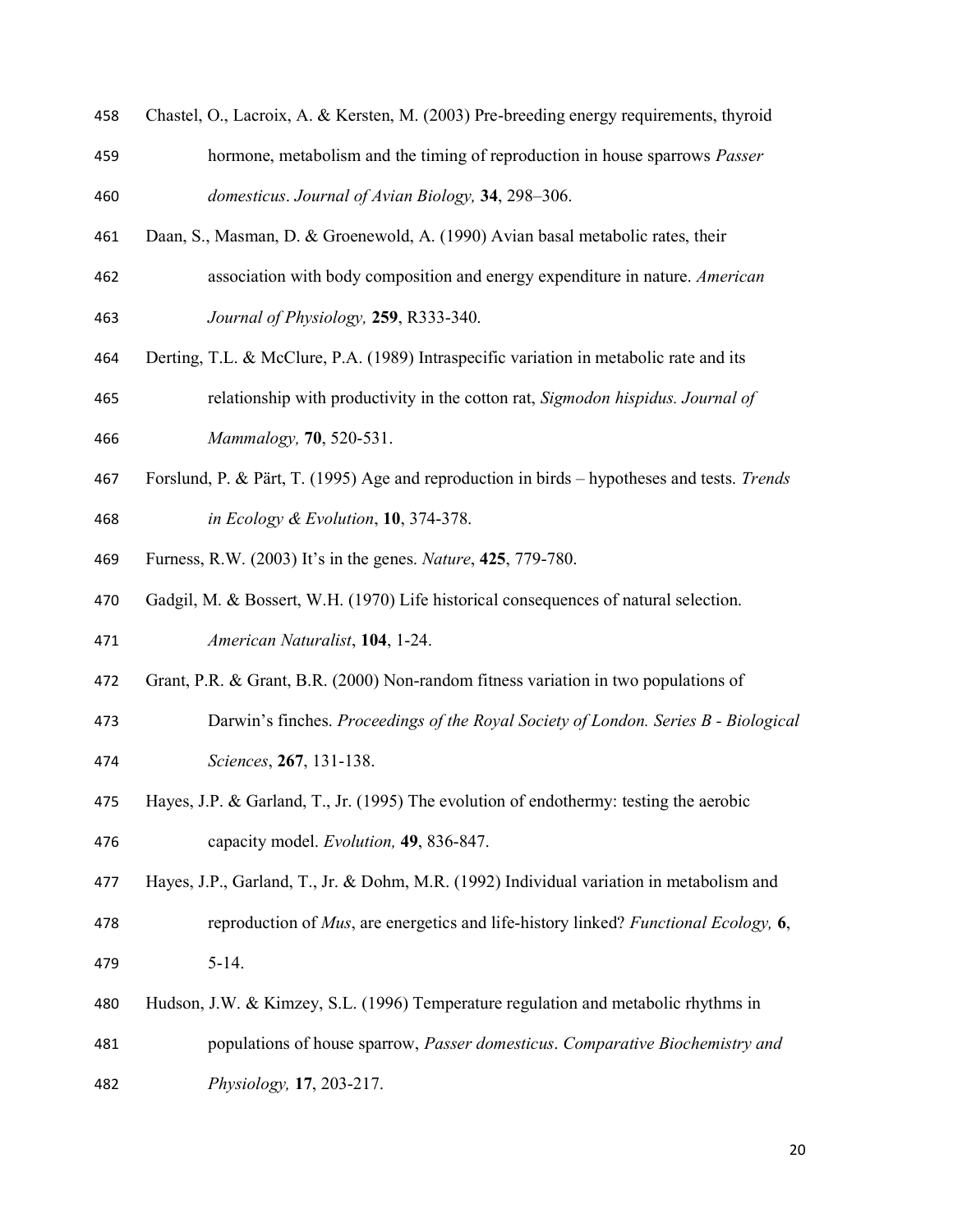| 483 | Jackson, D.M., Trayhurn, P. & Speakman, J.R. (2001) Associations between energetics and  |
|-----|------------------------------------------------------------------------------------------|
| 484 | over-winter survival in the short-tailed field vole <i>Microtus agrestis. Journal of</i> |
| 485 | Animal Ecology, <b>70</b> , 633-640.                                                     |

- Jensen, H., Sæther, B.-E., Ringsby, T.H., Tufto, J., Griffith, S.C. & Ellegren, H. (2004)
- 487 Lifetime reproductive success in relation to morphology in the house sparrow *Passer* domesticus. Journal of Animal Ecology, 73, 599-611.
- Jensen, H., Steinsland, I., Ringsby, T.H. & Sæther, B.-E. (2008) Evolutionary dynamics of a 490 sexual ornament in the house sparrow (*Passer domesticus*): The role of indirect selection within and between sexes. Evolution, 62, 1275-1293.
- Johnson, M.S., Thomson, S.C. & Speakman, J.R. (2001) Limits to sustained energy intake. II. Inter-relationships between resting metabolic rate, life-history traits and morphology in Mus musculus. Journal of Experimental Biology, 204, 1937-1946.
- Johnston, S.L., Souter, D.M., Erwin, S.S., Tolkamp, B.J., Yearsley, J.M., Gordon, I.J., Illius,
- A.W., Kyriazakis, I. & Speakman, J.R. (2007) Associations between basal metabolic
- 497 rate and reproductive performance in C57BL/6J mice. Journal of Experimental
- Biology, 210, 65-74.
- Kalinowski, S.T., Taper, M.L. & Marshall, T.C. (2007) Revising how the computer program
- CERVUS accommodates genotyping error increases success in paternity assignment. Molecular Ecology, 16, 1099-1106.
- Ketola, T., Boratyński, Z. & Kotiaho, J. (2014) Manipulating genetic architecture to reveal fitness relationships. Proceedings of Peerage of Science, 1, e1.
- Kleiber, C. & Zeileis, A. (2008) Applied Ecometrics with R. New York, Springer-Verlag. -
- ISBN 978-0-77316-2. URL http://CRAN.R-project.org/package=AER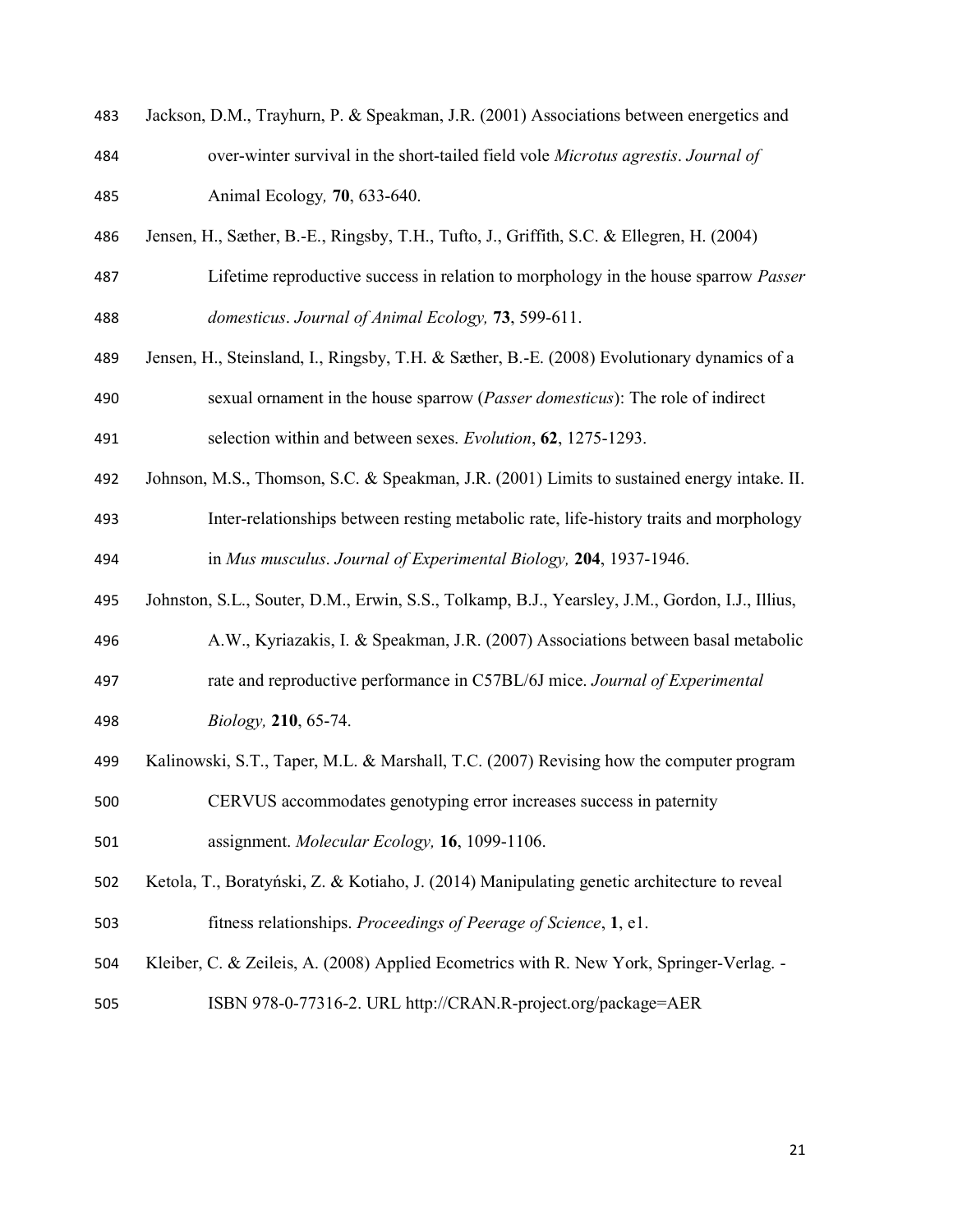- Konarzewski, M. & Książek, A. (2013) Determinants of intra-specific variation in basal
- metabolic rate. Journal of Comparative Physiology B: Biochemical Systemic and Environmental Physiology, 183, 27-41.
- Konarzewski, M. & Książek, A. & Łapo, I.B. (2005) Artificial selection on metabolic rates and related traits in rodents. Integrative and Comparative Biology, 45, 416-425.
- Książek, A., Konarzewski, M. & Łapo, I.B. (2004) Anatomic and energetic correlates of
- divergent selection for basal metabolic rate in laboratory mice. Physiological and Biochemical Zoology, 77, 890-899.
- Książek, A., Konarzewski, M., Chadzińska, M. & Cichoń, M. (2007) Selection for high basal
- metabolic rate comprimises immune response in cold-stressed laboratory mice.
- Comparative Biochemistry and Physiology Part A: Molecular & Integrative
- Physiology, 148, S20-S21.
- Kvalnes, T., Ringsby, T.H., Jensen, H. & Sæther, B.-E. (2013) Correlates of egg size
- variation in a population of house sparrow Passer domesticus. Oecologia, 171, 391- 402.
- Lande, R. & Arnold, S.J. (1983) The measurement of selection on correlated characters. Evolution, 37, 1210-1226.
- Larivée, M.L., Boutin, S., Speakman, J.R., McAdam, A.G. & Humphries, M.M. (2010)
- Associations between over-winter survival and resting metabolic rate in juvenile North American red squirrels. Functional Ecology, 24, 597-607.
- Lebreton, J-D., Burnham, K.P., Clobert, J. & Anderson, D.R. (1992) Modelling survival and testing biological hypotheses using marked animals: a unified approach with case studies. Ecological Monographs, 62, 67-118.
- Liknes, E.T. & Swanson, D.L. (1996) Seasonal variation in cold tolerance, basal metabolic rate, and maximal capacity for thermogenesis in white-breasted nuthatches Sitta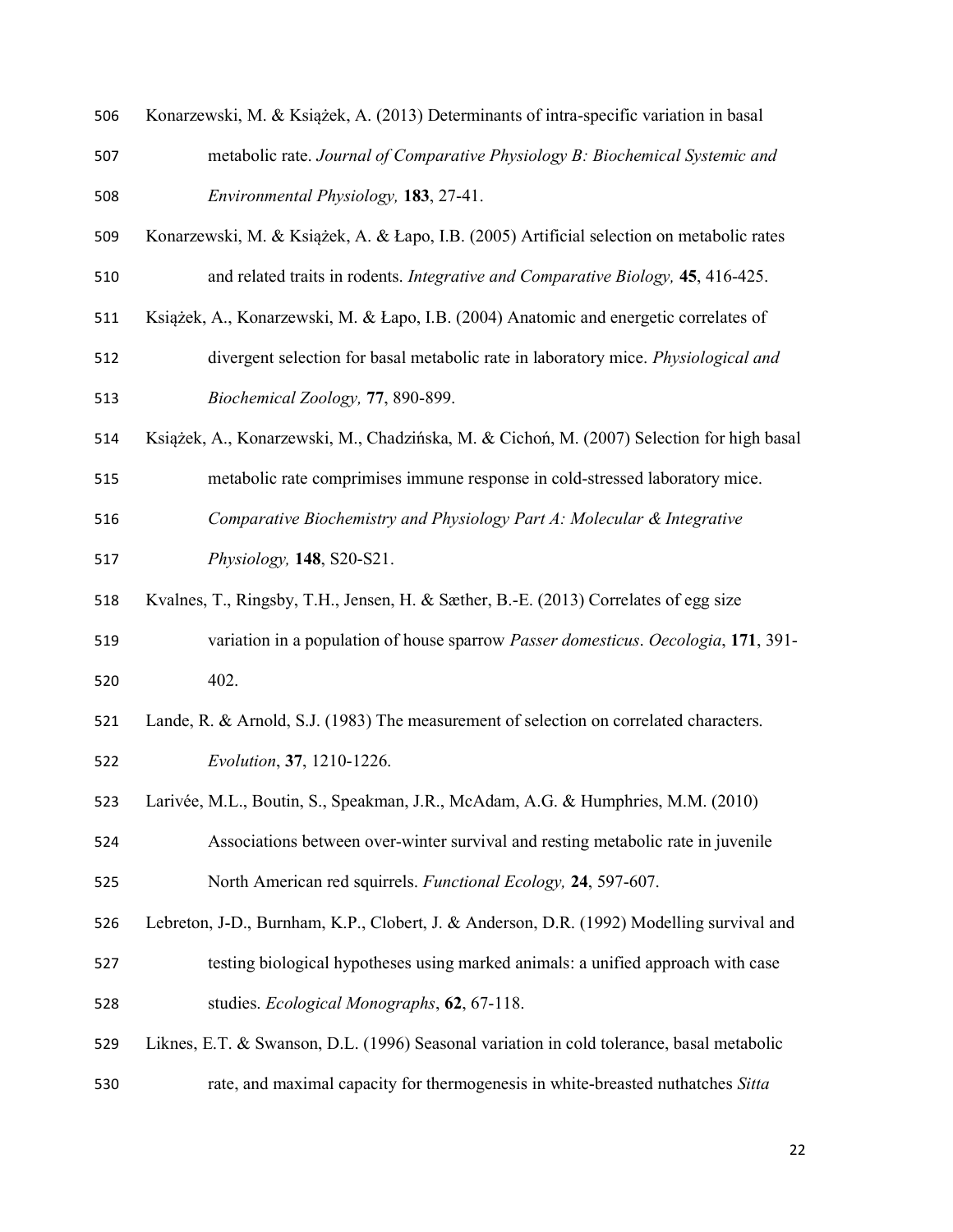| 531 | carolinensis and downy woodpeckers Picoides pubescens, two unrelated arboreal                  |
|-----|------------------------------------------------------------------------------------------------|
| 532 | temperate residents. Journal of Avian Biology, 27, 279-288.                                    |
| 533 | Lindström, Å. & Kvist, A. (1995) Maximum energy intake rate is proportional to basal           |
| 534 | metabolic rate in passerine birds. Proceedings of the Royal Society of London. Series          |
| 535 | B - Biological Sciences, 261, 337-343.                                                         |
| 536 | Lynch, M. & Walsh, B. (1998) Genetics and analysis of quantitative traits. Sinauer             |
| 537 | Associates, Inc., Sunderland.                                                                  |
| 538 | Maggini, I. & Bairlein, F. (2013) Metabolic response to changes in temperature in northern     |
| 539 | wheatears from an arctic and a temperate populations. Journal of Avian Biology, 44,            |
| 540 | $1 - 7.$                                                                                       |
| 541 | Mathot, K.J., Godde, S., Careau, V., Thomas, D.W. & Giraldeau, L.A. (2009) Testing             |
| 542 | dynamic variance-sensitive foraging using individual differences in basal metabolic            |
| 543 | rates of zebra finches. Oikos, 118, 545-552.                                                   |
| 544 | Mathot, K.J., Martin, K., Kempenaers, B. & Forstmeier, W. (2013) Basal metabolic rate can      |
| 545 | evolve independently of morphological and behavioural traits. <i>Heredity</i> , 111, 175-      |
| 546 | 181.                                                                                           |
| 547 | McNab, B.K. (2002) The physiological ecology of vertebrates. A view from energetics.           |
| 548 | Cornell University Press, New York.                                                            |
| 549 | Nespolo, R.F. & Franco, F. (2007) Whole-animal metabolic rate is a repeatable trait: a meta-   |
| 550 | analysis. Journal of Experimental Biology, 210, 2000-2005.                                     |
| 551 | Nilsson, J.-Å. (2002) Metabolic consequences of hard work. Proceedings of the Royal Society    |
| 552 | of London. Series B - Biological Sciences, 269, 1735-1739.                                     |
| 553 | Nilsson, J.-Å., Åkesson, M. & Nilsson, J.F. (2009) Heritability of resting metabolic rate in a |
| 554 | wild population of blue tits. Journal of Evolutionary Biology, 22, 1867-1874.                  |
|     |                                                                                                |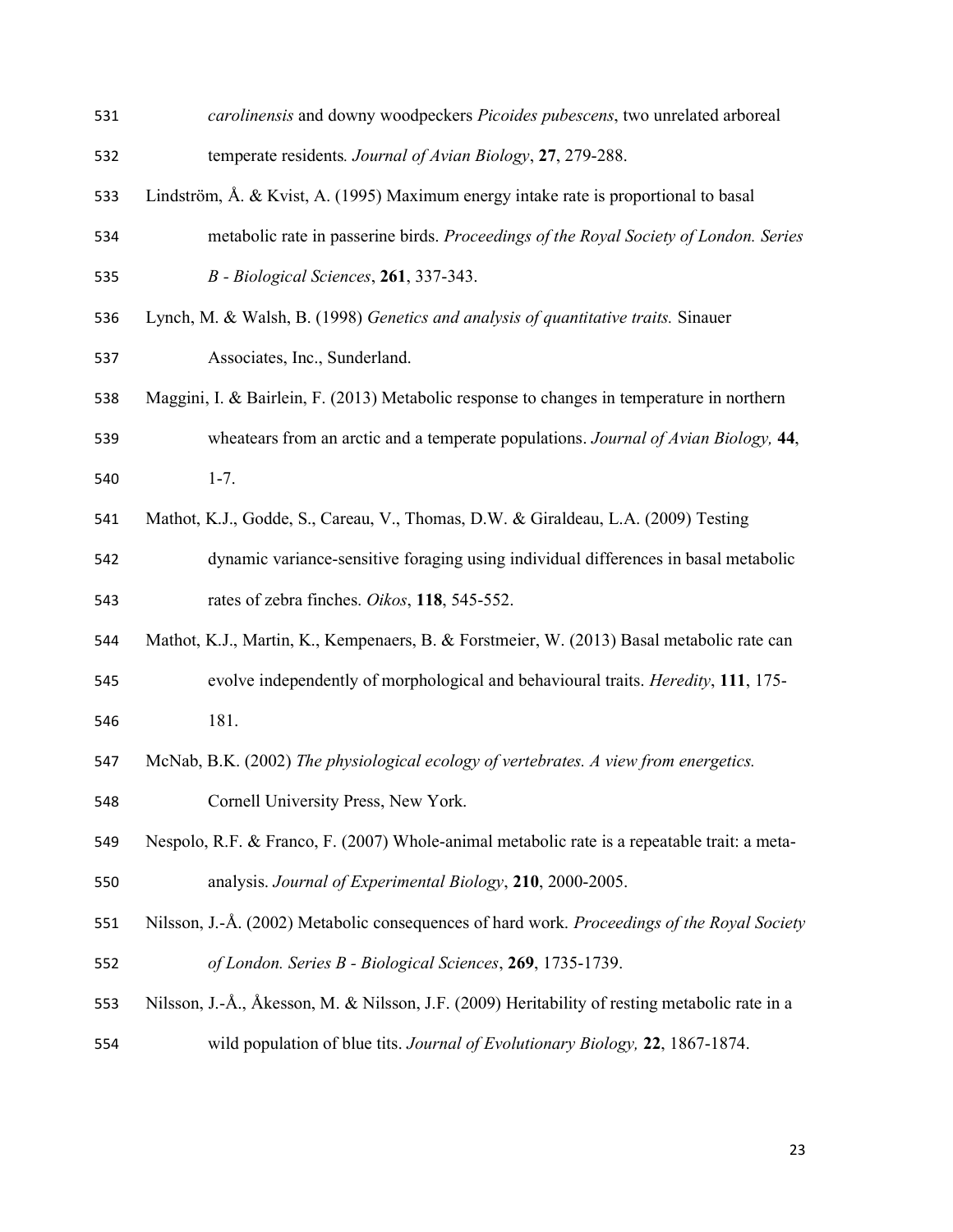| 555 | Page A.J., Cooper C.E. & Withers P.C. (2011) Effects of experimental start time and duration |
|-----|----------------------------------------------------------------------------------------------|
| 556 | on measurement of standard physiological traits. Journal of Comparative Physiology           |
| 557 | B: Biochemical Systemic and Environmental Physiology, 181, 657-665.                          |
| 558 | R Development Core Team (2013) R, A language and environment for statistical computing.      |
| 559 | R Foundation for Statistical Computing, Vienna, Austria. ISBN 3-900051-07-0,                 |
| 560 | URL http://www.R-project.org/                                                                |
| 561 | Ricklefs, R.E., Konarzewski, M. & Daan, S. (1996) The relationship between basal metabolic   |
| 562 | rate and daily energy expenditure in birds and mammals. American Naturalist, 147,            |
| 563 | $1047 - 1071.$                                                                               |
| 564 | Roff, D.A. (1992) The evolution of life histories: theory and analyses. Chapman and Hall,    |
| 565 | New York.                                                                                    |
| 566 | Rønning, B., Jensen, H., Moe, B. & Bech, C. (2007) Basal metabolic rate, heritability and    |
| 567 | genetic correlations with morphological traits in the zebra finch. Journal of                |
| 568 | Evolutionary Biology, 20, 1815-1822.                                                         |
| 569 | Sadowska, E.T., Labocha, M.K., Baliga, K., Stanisz, A., Wróblewska, A.K., Jagusiak, W. &     |
| 570 | Koteja, P. (2005) Genetic correlations between basal and maximum metabolic rates             |
| 571 | in a wild rodent: consequences for evolution of endothermy. Evolution, 59, 672-681.          |
| 572 | Šíchová, K., Koskela, E., Mappes, T., Lantová, P. & Boratyński, Z. (2014) On personality,    |
| 573 | energy metabolism, and mtDNA introgression in bank voles, Myodes glareolus.                  |
| 574 | Animal Behaviour, 92, 229-237.                                                               |
| 575 | Siepielski, A.M., DiBattista, J.D. & Carlson, S.M. (2009) It's about time, the temporal      |
| 576 | dynamics of phenotypic selection in the wild. Ecology Letters, 12, 1261-1276.                |
| 577 | Stearns, S.C. (1992) The evolution of life histories. Oxford University Press, Oxford.       |
| 578 | Sæther, B.-E. & Bakke, Ø. (2000) Avian life history variation and contribution of            |
| 579 | demographic traits to the population growth rate. <i>Ecology</i> , 81, 642-653.              |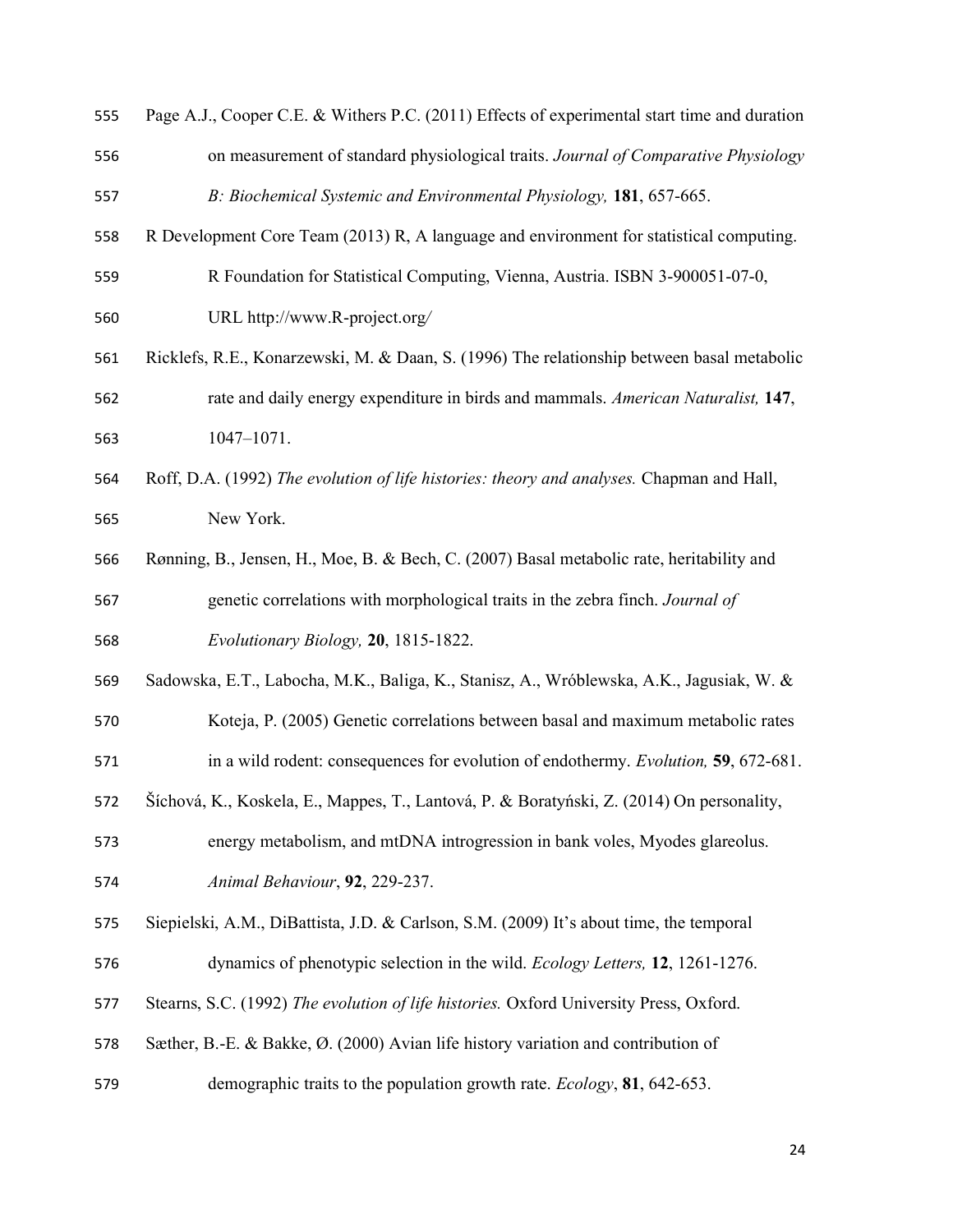| 580 | Tieleman, B.I., Versteegh, M.A., Helm, B. & Dingemanse, N.J. (2009) Quantitative genetics  |
|-----|--------------------------------------------------------------------------------------------|
| 581 | parameters show partial independent evolutionary potential for body mass and               |
| 582 | metabolism in stonechats from different populations. Journal of Zoology, 279, 129-         |
| 583 | 136.                                                                                       |
| 584 | Venables, W.N. & Ripley, B.D. (2002) Modern Applied Statistics with S. Fourth Edition.     |
| 585 | Springer, New York.                                                                        |
| 586 | Wiersma, P., Munoz-Garcia, A., Walker, A. & Williams, J.B. (2007) Tropical birds have a    |
| 587 | slow pace of life. Proceedings of the National Academy of Sciences of the United           |
| 588 | States of America, 104, 9340-9345.                                                         |
| 589 | Withers, P.C. (,2001) Design, calibration and calculation for flow-through respirometry    |
| 590 | systems. Australian Journal of Zoology, 49, 445-461.                                       |
| 591 | White, C.R. & Kearney, M.R. (2013) Determinants of inter-specific variation in basal       |
| 592 | metabolic rate. Journal of Comparative Physiology B: Biochemical Systemic and              |
| 593 | Environmental Physiology, 183, 1-26.                                                       |
| 594 | Wikelski, M., Spinney, L., Schelsky, W., Scheuerlein, A. & Gwinner, E. (2003) Slow pace of |
| 595 | life in tropical sedentary bird, a common-garden experiment on four stonechat              |
| 596 | populations from different latitudes. Proceedings of the Royal Society of London.          |
| 597 | Series B - Biological Sciences, 270, 2383-2388.                                            |
| 598 | Williams, J.B., Miller, R.A., Harper, J.M. & Wiersma, P. (2010) Functional linkage for the |
| 599 | pace of life, life-history, and environment in birds. Integrative and comparative          |
| 600 | biology, 50, 855-868.                                                                      |
| 601 | Wone, B., Sears, M.W., Labocha, M.K., Donavan, E.R. & Hayes, J.P. (2009) Genetic           |
| 602 | variances and covariances of aerobic metabolic rates in laboratory mice.                   |
| 603 | Proceedings of the Royal Society of London. Series B - Biological Science, 276,            |
| 604 | 3695-3704.                                                                                 |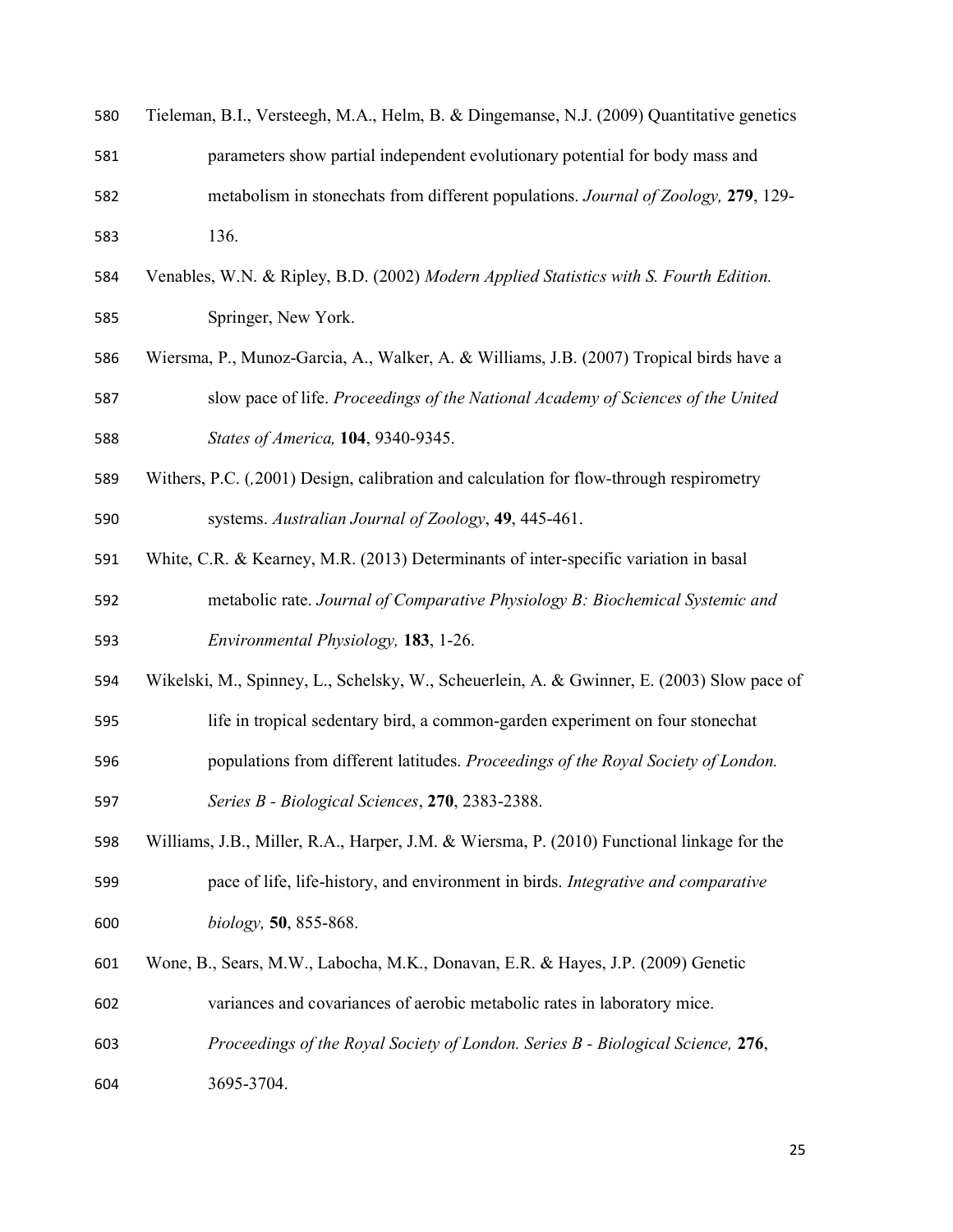## Supporting Information

- Additional supporting information may be found in the online version of this article.
- Appendix S1: Description of the genetic analysis and determination of parenthood
- Appendix S2: Data used in the study
- Table S1: Sources of variation in BMR
- Table S2: Relationship between BMR and fitness (pooled data)
- Table S3: Relationship between BMR and fitness (separately for island and sex)
- Table S4: Standardized selection differentials and gradients for BMR and body mass.
-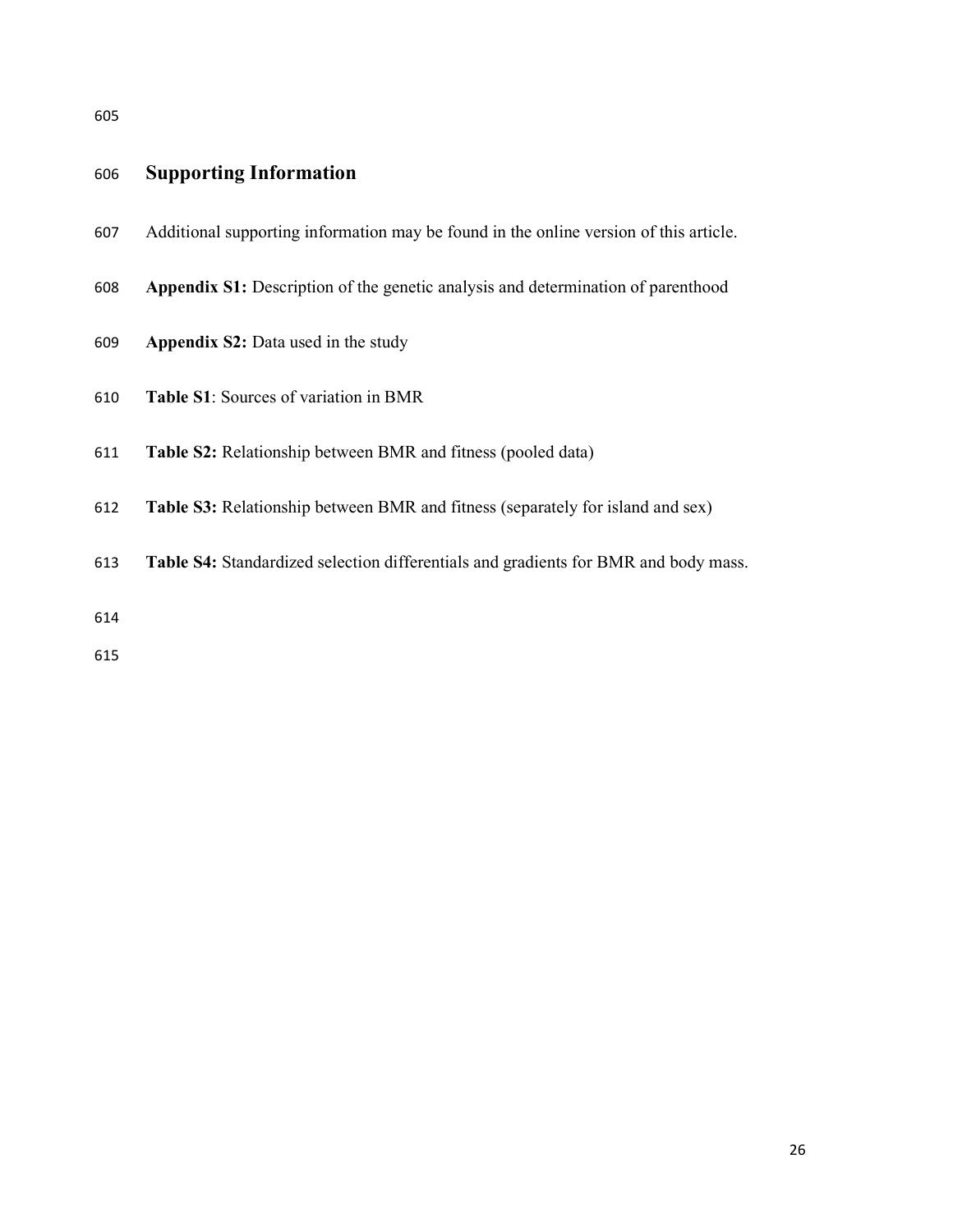|            |                                 | <b>Females</b> |       |      |                 |                  |       | Males |                 |  |
|------------|---------------------------------|----------------|-------|------|-----------------|------------------|-------|-------|-----------------|--|
| Population | Trait                           | N              | Mean  | S.D. | Range           | $\boldsymbol{N}$ | Mean  | S.D.  | Range           |  |
| Vega       | BMR (mL $O_2$ h <sup>-1</sup> ) | 39             | 77.54 | 9.04 | 53.46 - 98.61   | 50               | 79.53 | 9.50  | 58.24 - 96.95   |  |
|            | Body mass (g)                   | 39             | 30.76 | 1.73 | $27.50 - 33.90$ | 50               | 31.67 | 2.12  | $26.60 - 37.70$ |  |
| Leka       | BMR (mL $O2 h-1$ )              | 52             | 82.73 | 6.77 | $67.08 - 96.18$ | 53               | 81.51 | 7.32  | $62.85 - 97.82$ |  |
|            | Body mass (g)                   | 52             | 31.81 | 2.04 | $27.50 - 36.90$ | 53               | 32.01 | 1.45  | $28.80 - 35.00$ |  |

616 Table 1. Descriptive statistics of basal metabolic rate (BMR) and body mass in house

617 sparrows from Vega and Leka, Norway.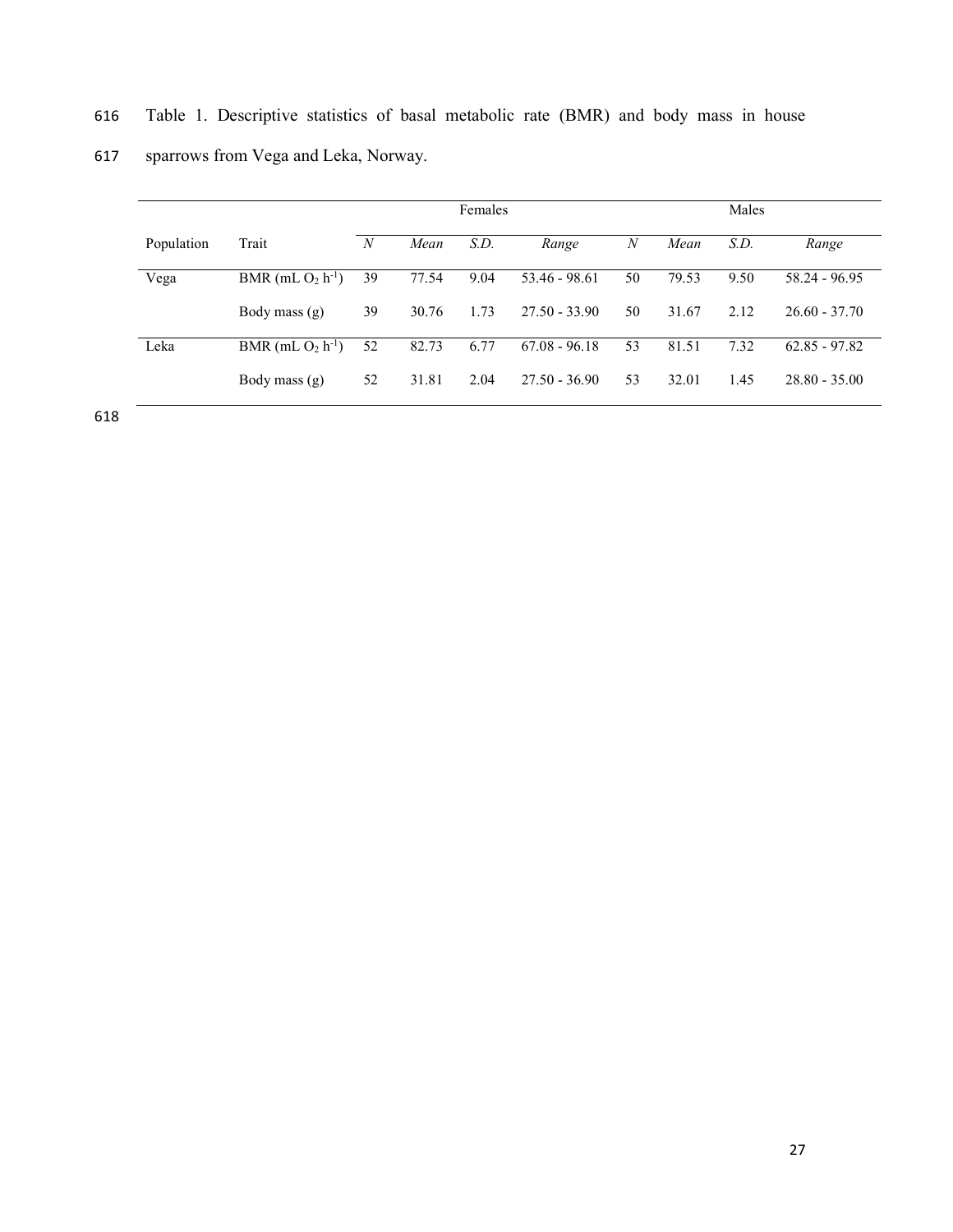| Population  |                        |          | Recruit production* |          | Survival <sup>†</sup> |            |          |  |
|-------------|------------------------|----------|---------------------|----------|-----------------------|------------|----------|--|
| <b>VEGA</b> | Predictor<br>variables | Estimate | $\chi_1^2$          | $\cal P$ | Estimate              | $\chi_1^2$ | $\cal P$ |  |
| Females     | Intercept              | 0.755    | 7.553               | 0.006    | 0.985                 | 0.617      | 0.432    |  |
| $(N = 39)$  | <b>BMR</b>             | $-0.034$ | 6.281               | 0.012    | 0.011                 | 0.066      | 0.797    |  |
|             | BMR <sup>2</sup>       | $-1e-4$  | 0.160               | 0.690    | $1e-4$                | 0.002      | 0.967    |  |
|             | Body mass              | $-0.011$ | 0.026               | 0.873    | $-0.528$              | 5.498      | 0.019    |  |
|             | Body mass <sup>2</sup> | $-0.033$ | 1.095               | 0.295    | 0.018                 | 0.023      | 0.878    |  |
|             | Age                    | 0.137    | 0.967               | 0.325    | $-0.528$              | 1.165      | 0.280    |  |
| Males       | Intercept              | $-0.332$ | 0.570               | 0.450    | $-1.807$              | 4.289      | 0.038    |  |
| $(N = 50)$  | <b>BMR</b>             | $-0.015$ | 0.271               | 0.603    | $-0.067$              | 1.854      | 0.173    |  |
|             | BMR <sup>2</sup>       | 0.002    | 0.692               | 0.406    | 0.005                 | 1.525      | 0.217    |  |
|             | Body mass              | 0.114    | 0.658               | 0.417    | 0.839                 | 11.162     | $0.001$  |  |
|             | Body mass <sup>2</sup> | 0.015    | 0.194               | 0.660    | $-0.039$              | 0.187      | 0.666    |  |
|             | Age                    | 0.203    | 1.411               | 0.235    | 0.986                 | 4.870      | 0.027    |  |
| <b>LEKA</b> |                        |          |                     |          |                       |            |          |  |
| Females     | Intercept              | $-0.762$ | 2.538               | 0.111    | 0.561                 | 0.465      | 0.495    |  |
| $(N = 52)$  | $\operatorname{BMR}$   | $-0.017$ | 0.163               | 0.687    | 0.047                 | 0.343      | 0.558    |  |
|             | BMR <sup>2</sup>       | $-0.009$ | 3.152               | 0.076    | $-0.030$              | 10.920     | $0.001$  |  |
|             | Body mass              | $-0.116$ | 1.176               | 0.278    | 0.425                 | 4.798      | 0.029    |  |
|             | Body mass <sup>2</sup> | 0.019    | 0.309               | 0.578    | $-0.010$              | 0.022      | 0.882    |  |
|             | Age                    | 0.093    | 0.213               | 0.645    | $-0.157$              | 0.207      | 0.649    |  |
| Males       | Intercept              | $-0.246$ | 0.195               | 0.659    | $-0.465$              | 0.347      | 0.556    |  |
| $(N = 53)$  | <b>BMR</b>             | $-0.050$ | 1.134               | 0.287    | $-0.044$              | 0.639      | 0.424    |  |
|             | $\rm BMR^2$            | $-0.003$ | 0.549               | 0.459    | 0.011                 | 5.163      | 0.023    |  |
|             | Body mass              | $-0.087$ | 0.131               | 0.718    | 0.094                 | 0.077      | 0.782    |  |
|             | Body mass <sup>2</sup> | $-0.212$ | 2.767               | 0.096    | $-0.427$              | 6.264      | 0.012    |  |

| 619 |  |  |  |  |  | Table 2. The association between basal metabolic rate (BMR, mL $O_2$ h <sup>-1</sup> ), body mass (g), age |
|-----|--|--|--|--|--|------------------------------------------------------------------------------------------------------------|
|-----|--|--|--|--|--|------------------------------------------------------------------------------------------------------------|

620 (years) and components of fitness in two populations of house sparrows in northern Norway.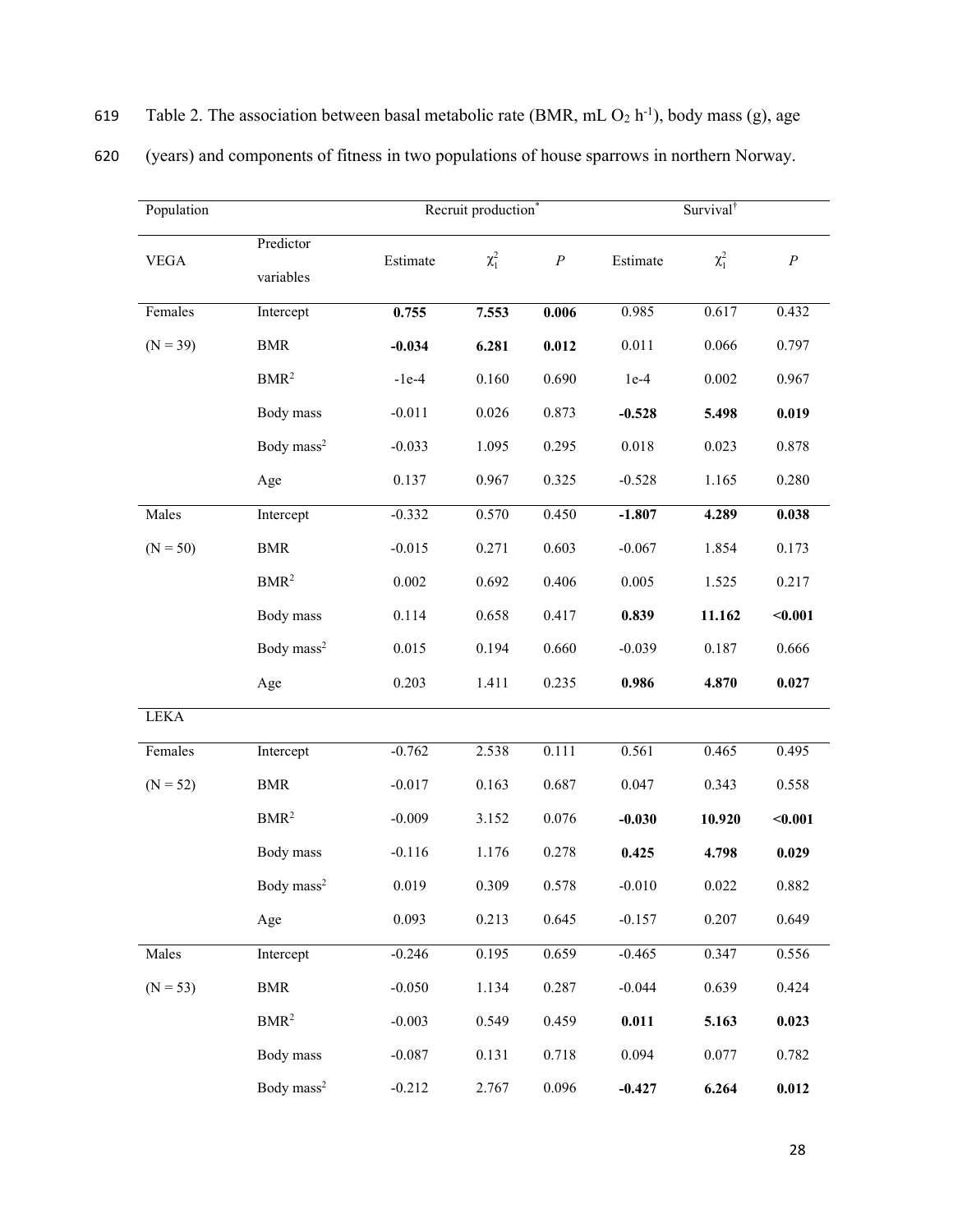- \*Recruit production = number of recruits recorded the subsequent year.
- 623  $\text{t}$  Survival = adults surviving from late winter 2007 to late winter 2008 (1) or not (0).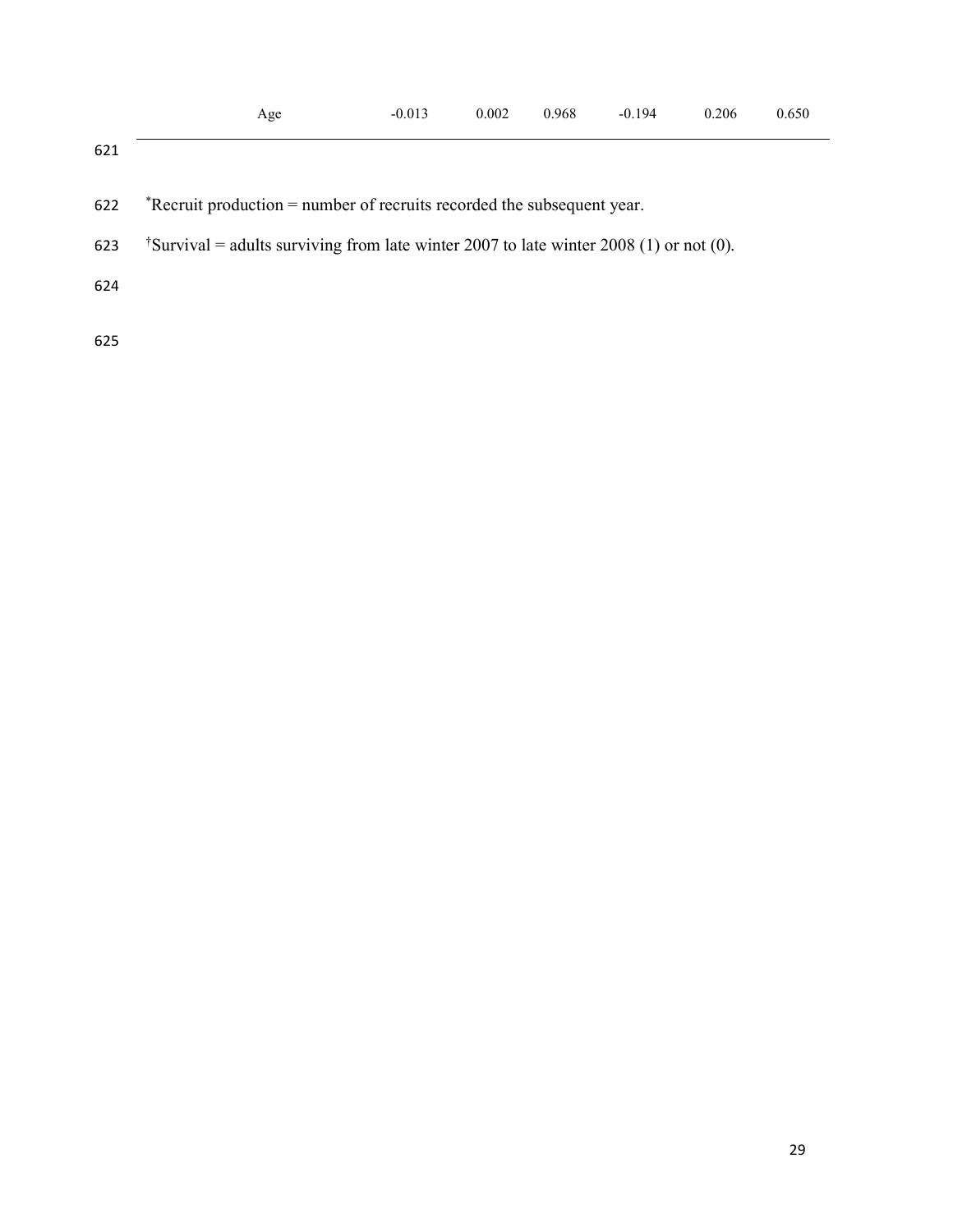# FIGURES

### 



- Fig. 1. Male house sparrow (Passer domesticus Linnaeus, 1758). The bird is banded with a
- unique combination of coloured plastic rings which enables identification with telescope.
- Photo: Bernt Rønning.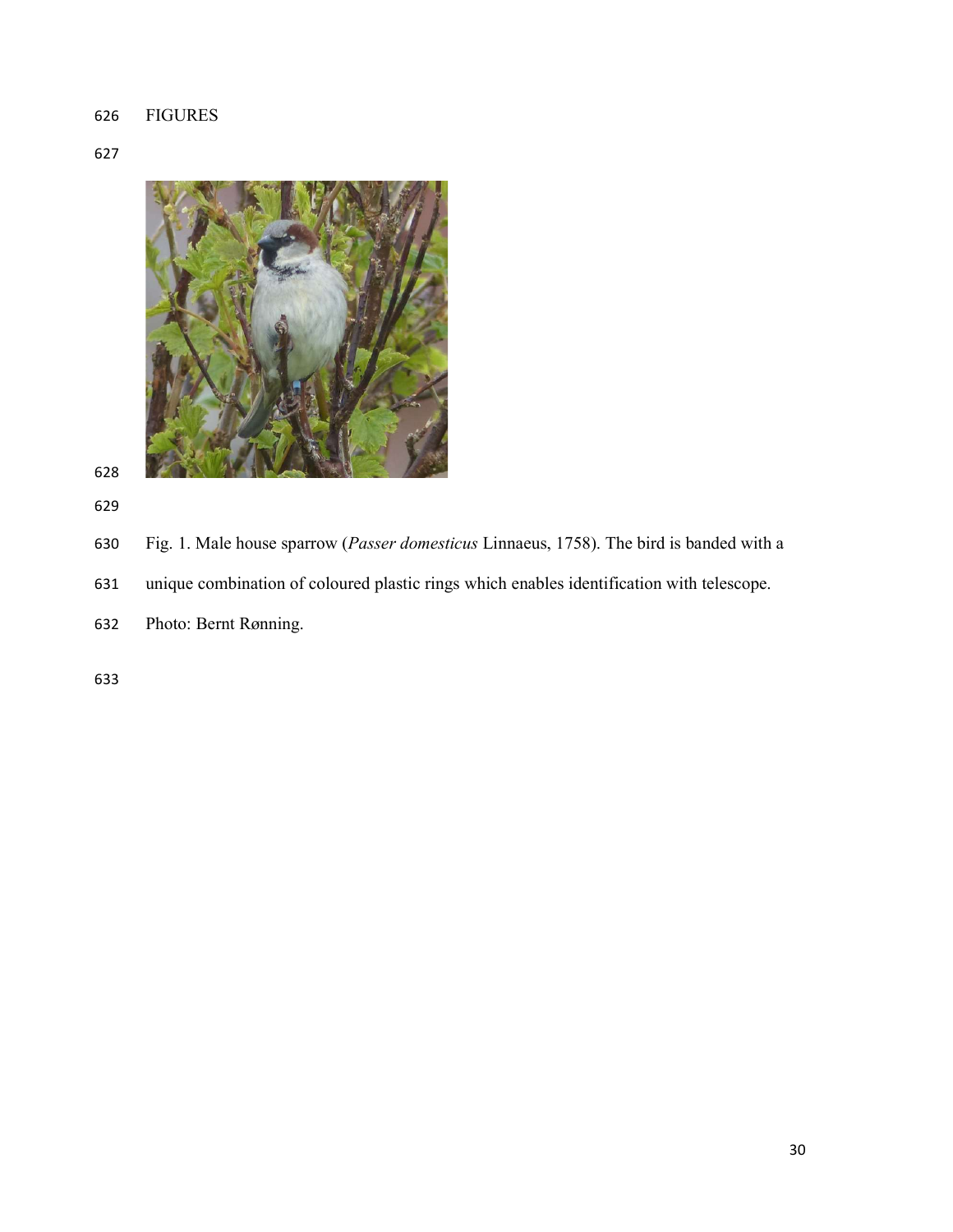





Fig. 2. Relationship between basal metabolic rate measured in late winter 2007, number of recruits recorded the subsequent year (left panel) and the probability of survival to the subsequent year (right panel) in house sparrows from Vega and Leka, Norway. Fitted lines represent predicted values for the linear effect (solid lines) or a combination of the linear and 640 quadratic effect (if  $P \le 0.1$ ; short dashed lines) of BMR. Dotted lines represent the 95% confidence intervals. P-values for the linear and quadratic (underlined) effect of BMR are given. Statistics from models used to calculate the predicted values are shown in Table S3 in Supporting Information.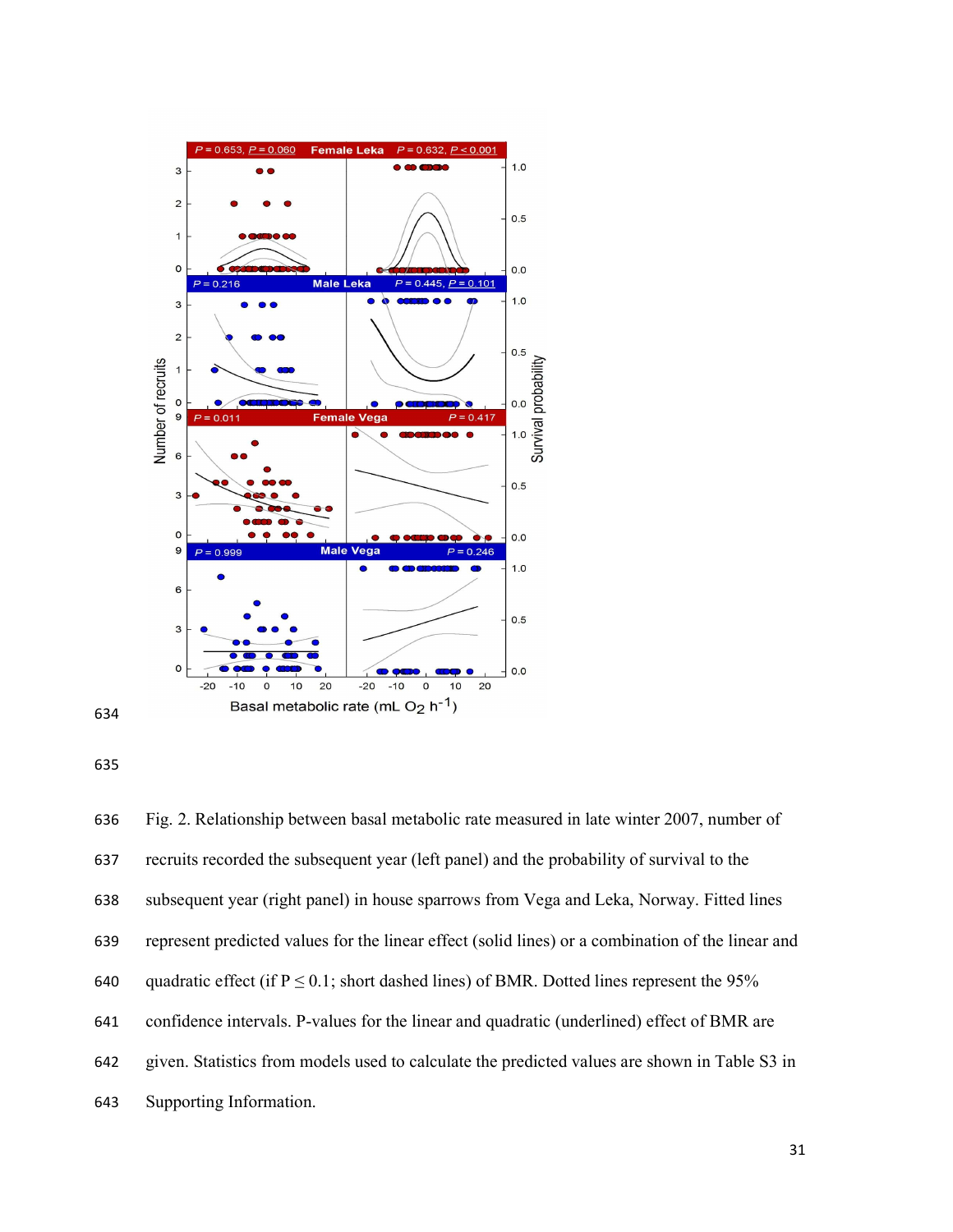| 645 | <b>Supporting Information Table S1.</b> Sources of variation in basal metabolic rate (BMR) in     |
|-----|---------------------------------------------------------------------------------------------------|
| 646 | free-living house sparrows ( $N = 194$ ) from Leka and Vega, Norway. The model was                |
| 647 | simplified by backward stepwise removal of least significant terms, where significance was        |
| 648 | based on likelihood ratio tests. Statistics for excluded terms ( $P > 0.05$ and not included in a |
| 649 | significant interaction) correspond to the step when they were removed from the model.            |

| Fixed effects            | Estimate  | $\chi_1^2$ | P       |
|--------------------------|-----------|------------|---------|
| Intercept                | 57.005    | 995.62     | < 0.001 |
| Island*                  | $-64.156$ | 12.842     | < 0.001 |
| $Sex^{\dagger}$          | 3.361     | 2.703      | 0.100   |
| Period <sup>‡</sup>      | $-0.384$  | 0.133      | 0.716   |
| DIA                      | 0.157     | 1.197      | 0.274   |
| Body mass                | 0.815     | 3.857      | 0.050   |
| Age                      | $-0.236$  | 0.100      | 0.752   |
| Sex : island             | 1.938     | 0.798      | 0.372   |
| Sex : period             | 1.546     | 0.543      | 0.461   |
| Sex: DIA                 | 0.068     | 0.054      | 0.816   |
| Sex: body mass           | 1.014     | 3.039      | 0.081   |
| Sex : age                | $-2.807$  | 9.036      | 0.003   |
| Island: period           | $-2.742$  | 1.702      | 0.192   |
| Island: DIA              | $-0.169$  | 0.305      | 0.581   |
| Island: body mass        | 1.795     | 10.138     | 0.001   |
| Island : age             | 3.305     | 6.731      | 0.009   |
| Sex : island : period    | $-6.054$  | 2.059      | 0.151   |
| Sex : island : DIA       | $-0.494$  | 0.667      | 0.414   |
| Sex : island : body mass | $-0.466$  | 0.144      | 0.705   |
| Sex : island : age       | 0.762     | 0.100      | 0.752   |

651

- 652 \*Reference is Leka.
- 653 †Reference is female.
- 654 ‡Reference is night measurement.

655 DIA = days inside aviary before BMR was measured.

656 Period= BMR measured in the evening or during the night.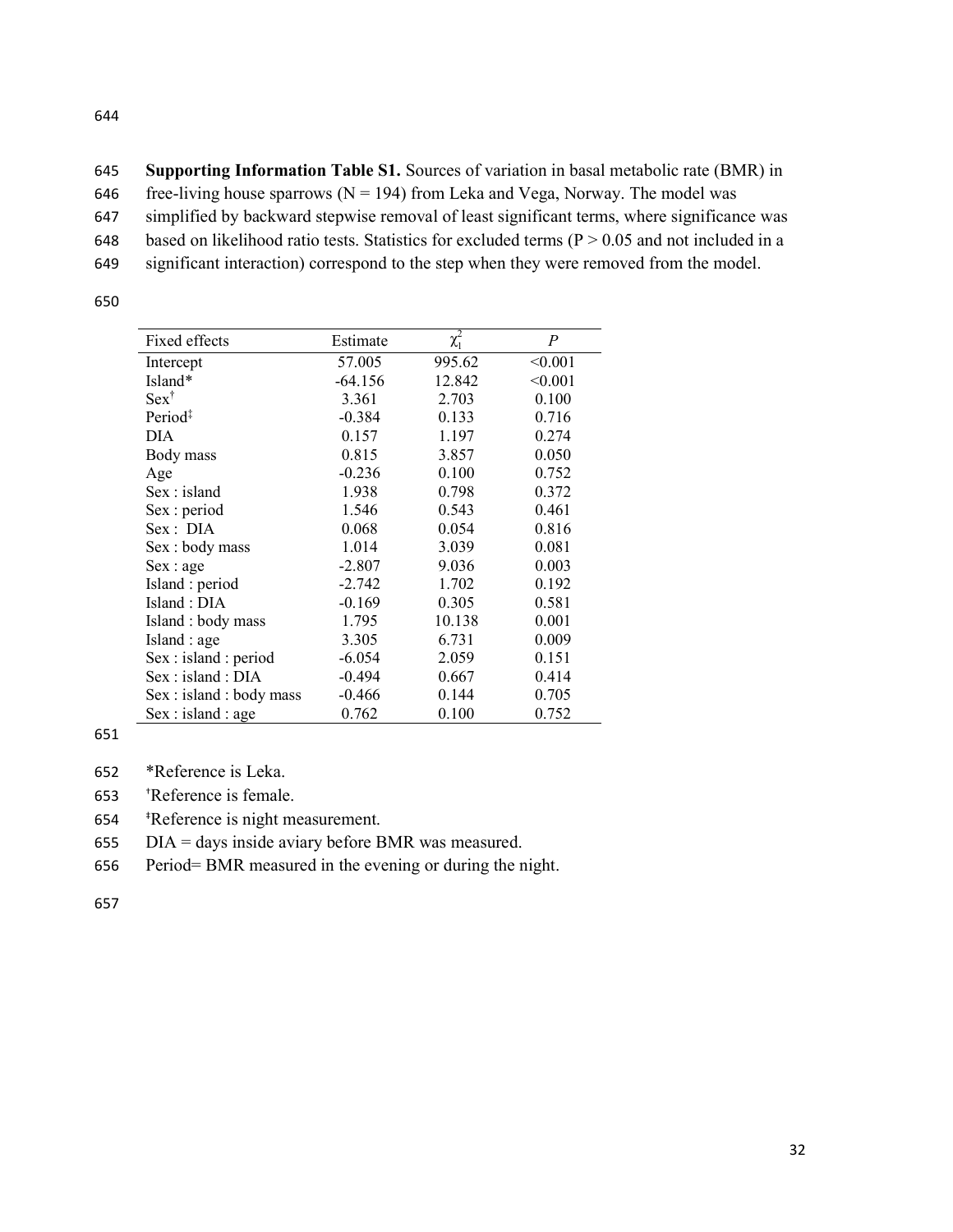658 Supporting Information Table S2. The association between basal metabolic rate (BMR, mL

659  $O_2$  h<sup>-1</sup>), sex, island and components of fitness in house sparrows (N = 194) from Leka and

660 Vega, Norway. The models were simplified by backward stepwise removal of least

661 significant terms (BMR was retained in the models at all time), where significance was based

662 on likelihood ratio tests. Statistics for excluded terms ( $P > 0.05$  and not included in a

663 significant interaction) correspond to the step when they were removed from the model.

664

|                                 | Recruit production <sup>*</sup> |            |                | Survival <sup>†</sup> |            |                  |  |
|---------------------------------|---------------------------------|------------|----------------|-----------------------|------------|------------------|--|
| Fixed effects                   | Estimate                        | $\chi_1^2$ | $\overline{P}$ | Estimate              | $\chi_1^2$ | $\boldsymbol{P}$ |  |
| Intercept                       | $-0.682$                        | 18.382     | < 0.001        | 0.020                 | 0.002      | 0.960            |  |
| $Sex^{\ddagger}$                | $-0.320$                        | 2.838      | 0.092          | $-1.174$              | 4.721      | 0.030            |  |
| Island <sup>§</sup>             | 1.216                           | 37.285     | < 0.001        | $-0.101$              | 0.034      | 0.854            |  |
| <b>BMR</b>                      | $-0.022$                        | 3.777      | 0.052          | 0.160                 | 3.910      | 0.048            |  |
| $BMR^2$                         | $-1E-4$                         | 0.013      | 0.909          | $-0.029$              | 11.233     | < 0.001          |  |
| Sex : island                    | $-0.663$                        | 2.789      | 0.095          | 1.104                 | 2.034      | 0.154            |  |
| Sex : BMR                       | 0.012                           | 0.272      | 0.602          | $-0.204$              | 5.040      | 0.025            |  |
| Island: BMR                     | 0.023                           | 0.601      | 0.438          | $-0.197$              | 4.654      | 0.031            |  |
| Sex : BMR <sup>2</sup>          | 0.002                           | 0.978      | 0.323          | 0.035                 | 13.816     | < 0.001          |  |
| Island : $BMR^2$                | 0.004                           | 2.591      | 0.107          | 0.028                 | 8.713      | 0.003            |  |
| Sex: island: BMR                | 0.095                           | 2.326      | 0.127          | 0.279                 | 7.127      | 0.008            |  |
| Sex : island : BMR <sup>2</sup> | $-0.004$                        | 0.302      | 0.583          | $-0.033$              | 9.081      | 0.003            |  |

665

666 \*Recruit production = number of recruits recorded the subsequent year.

 $\text{567}$   $\text{548}$  Survival = adults surviving from late winter 2007 to late winter 2008 (1) or not (0).

668 ‡Reference is female.

669 §Reference is Leka.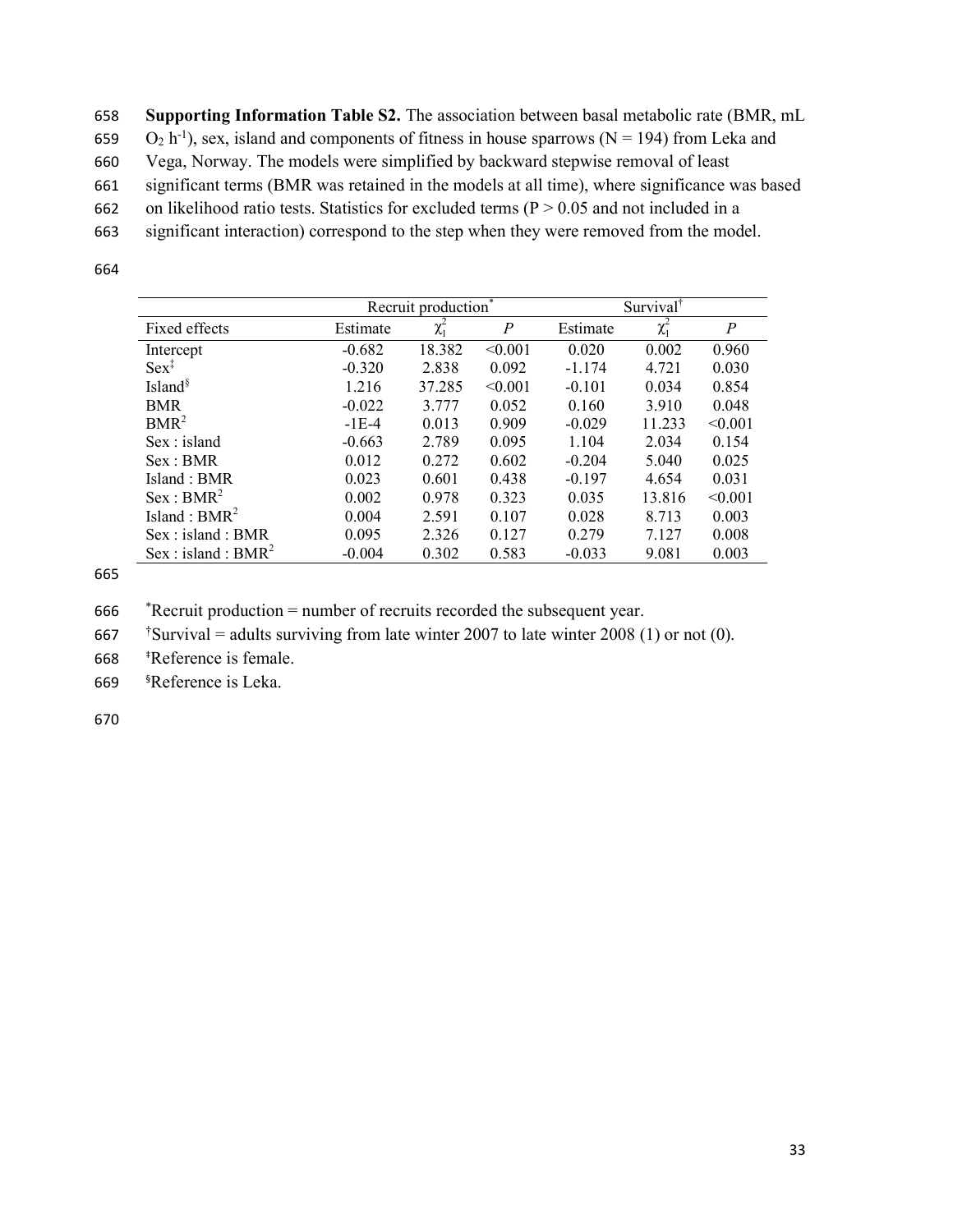671 Supporting Information Table S3. The effect of basal metabolic rate (BMR) on recruit

672 production and survival in free-living house sparrows from Vega and Leka, Norway.

673

| Population  |                  |          | Recruit production <sup>*</sup> |                | Survival <sup>†</sup> |            |                |
|-------------|------------------|----------|---------------------------------|----------------|-----------------------|------------|----------------|
| <b>VEGA</b> | Predictor        | Estimate | $\chi_1^2$                      | $\overline{P}$ | Estimate              | $\chi_1^2$ | $\overline{P}$ |
| Female      | Intercept        | 0.857    | 49.37                           | < 0.001        | $-0.052$              | 0.026      | 0.872          |
| $(N = 39)$  | <b>BMR</b>       | $-0.029$ | 6.462                           | 0.011          | $-0.030$              | 0.660      | 0.417          |
|             | $BMR^2$          | $-3E-4$  | 0.158                           | 0.691          | $-0.001$              | 0.130      | 0.719          |
| Male        | Intercept        | 0.278    | 1.758                           | 0.185          | $-0.082$              | 0.082      | 0.774          |
| $(N = 50)$  | <b>BMR</b>       | $2E-5$   | < 0.001                         | 0.999          | 0.035                 | 1.344      | 0.246          |
|             | BMR <sup>2</sup> | 0.001    | 0.496                           | 0.481          | 0.001                 | 0.146      | 0.702          |
| <b>LEKA</b> |                  |          |                                 |                |                       |            |                |
| Female      | Intercept        | $-0.480$ | 4.288                           | 0.038          | 0.234                 | 0.346      | 0.556          |
| $(N = 39)$  | <b>BMR</b>       | $-0.018$ | 0.202                           | 0.653          | 0.035                 | 0.230      | 0.632          |
|             | BMR <sup>2</sup> | $-0.009$ | 3.530                           | 0.060          | $-0.029$              | 11.23      | < 0.001        |
| Male        | Intercept        | $-0.687$ | 21.389                          | < 0.001        | $-1.192$              | 11.308     | < 0.001        |
| $(N = 50)$  | <b>BMR</b>       | $-0.046$ | 1.531                           | 0.216          | $-0.032$              | 0.599      | 0.445          |
|             | BMR <sup>2</sup> | $-0.004$ | 0.992                           | 0.319          | 0.006                 | 2.687      | 0.101          |

674

675 \*Recruit production = number of recruits recorded the subsequent year.

 $\text{576}$  Survival = adults surviving from late winter 2007 to late winter 2008 (1) or not (0).